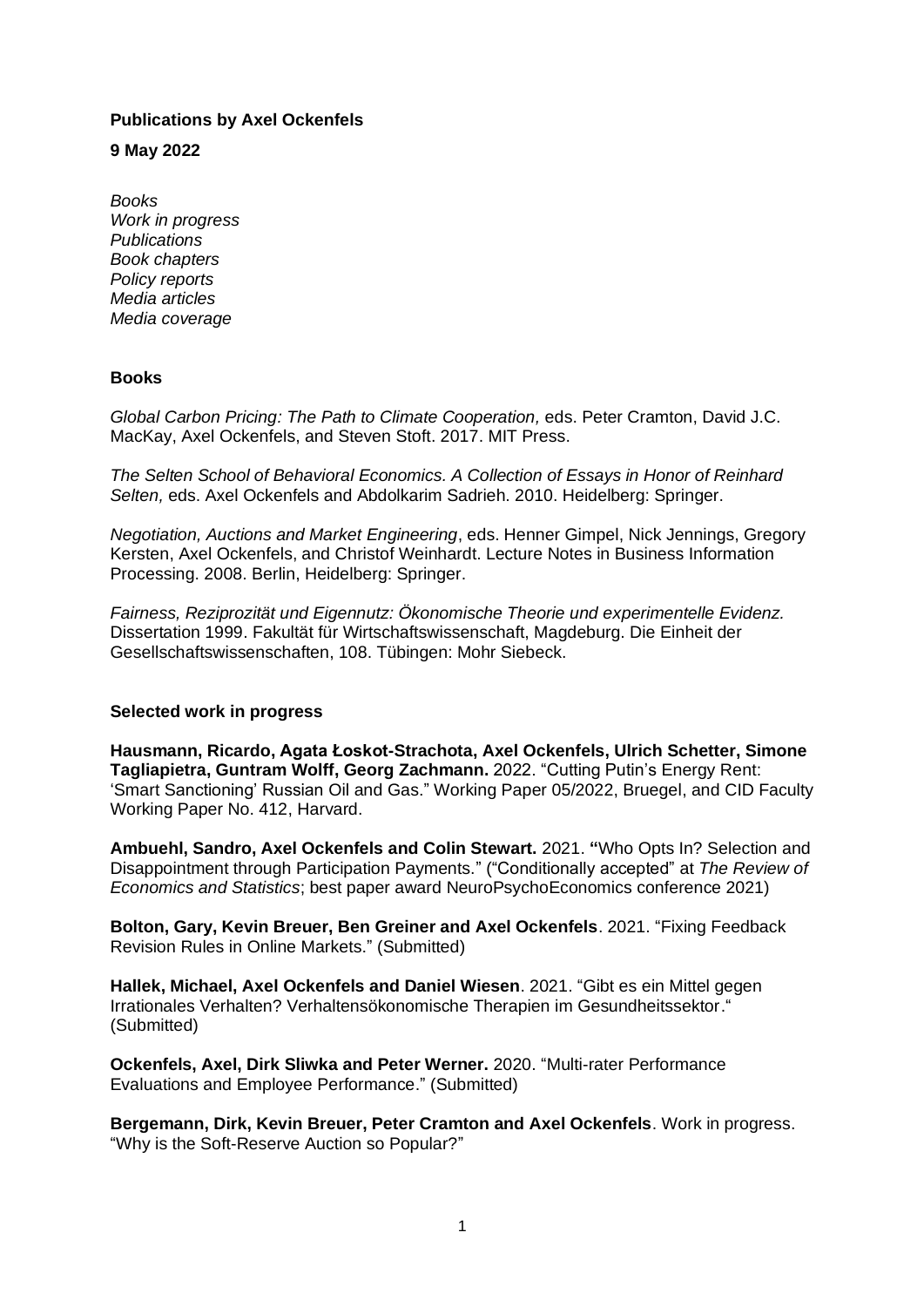**Doerrenberg, Philipp, Christoph Feldhaus, Felix Kölle and Axel Ockenfels.** Work in progress. "Individual versus Group Interventions."

**Kölle, Felix, Dorothea Kübler and Axel Ockenfels**. Work in progress. "Impartial Policy Makers prefer Imposing Carbon Offset Measures over other Climate Policies."

**Kiryl Khalmetski and Axel Ockenfels.** Work in progress. "Social Norms and Repugnance."

**Khalmetski, Kiryl, and Axel Ockenfels.** Work in progress. "Altruistic Punishment as Norm-Signaling."

**Ambuehl, Sandro, Sebastian Blesse, Philip Doerrenberg, Christoph Feldhaus and Axel Ockenfels.** Work in progress. "Politicians' Social Welfare Criteria: An Experiment with German Legislators."

**Ambuehl, Sandro, and Axel Ockenfels.** Work in progress. "Moral Noise."

**Alós-Ferrer, Carlos, Johannes Buckenmaier, and Axel Ockenfels.** Work in progress. "The Dark Side of Reciprocity."

**Bobbio, Emmanuele, Peter Cramton and Axel Ockenfels.** Work in progress. "Welfare Effects of Efficient Road Pricing in a Simple Model of a City with Heterogeneous Agents."

**Bobbio, Emmanuele, Peter Cramton and Axel Ockenfels.** Work in progress. "A Bottleneck with Variable Capacity."

### **Publications**

**Berger, Sebastian, Andreas Kilchenmann, Oliver Lenz, Axel Ockenfels, Francisco Schlöder, Annika M. Wyss.** Forthcoming. "Large but Diminishing Effects of Climate Action Nudges under Rising Costs." *Nature Human Behavior*.

**Hausmann, Ricardo, Agata Łoskot-Strachota, Axel Ockenfels, Ulrich Schetter, Simone Tagliapietra, Guntram Wolff, Georg Zachmann.** 2022. "How to Weaken Russian Oil and Gas Strength." *Science*, 376(6592), 469 (Letter Section), https://doi.org/10.1126/science.abq4436.

**Ockenfels, Axel, Simone Tagliapietra and Guntram Wolff.** 2022. "Three Ways Europe could Limit Russian Oil and Gas Revenues." *Nature*, 604, 246 (Correspondence Section), https://doi.org/10.1038/d41586-022-01008-3.

**Weiss, Alexa, Corinna Michels, Pascal Burgmer, Thomas Mussweiler, Axel Ockenfels, and Wilhelm Hofmann.** 2021. "Trust in Everyday Life." *Journal of Personality and Social Psychology*, 121(1), 95–114.

**Ambuehl, Sandro, Douglas Bernheim and Axel Ockenfels.** 2021. "What Motivates Paternalism? An Experimental Study." *American Economic Review*, 111(3), 787–830.

**Schmidt, Klaus, and Axel Ockenfels.** 2021. "Focusing Climate Negotiations on a Uniform Common Commitment can Promote Cooperation." *Proceedings of the National Academy of Sciences* (PNAS), 118 (11), https://doi.org/10.1073/pnas.2013070118.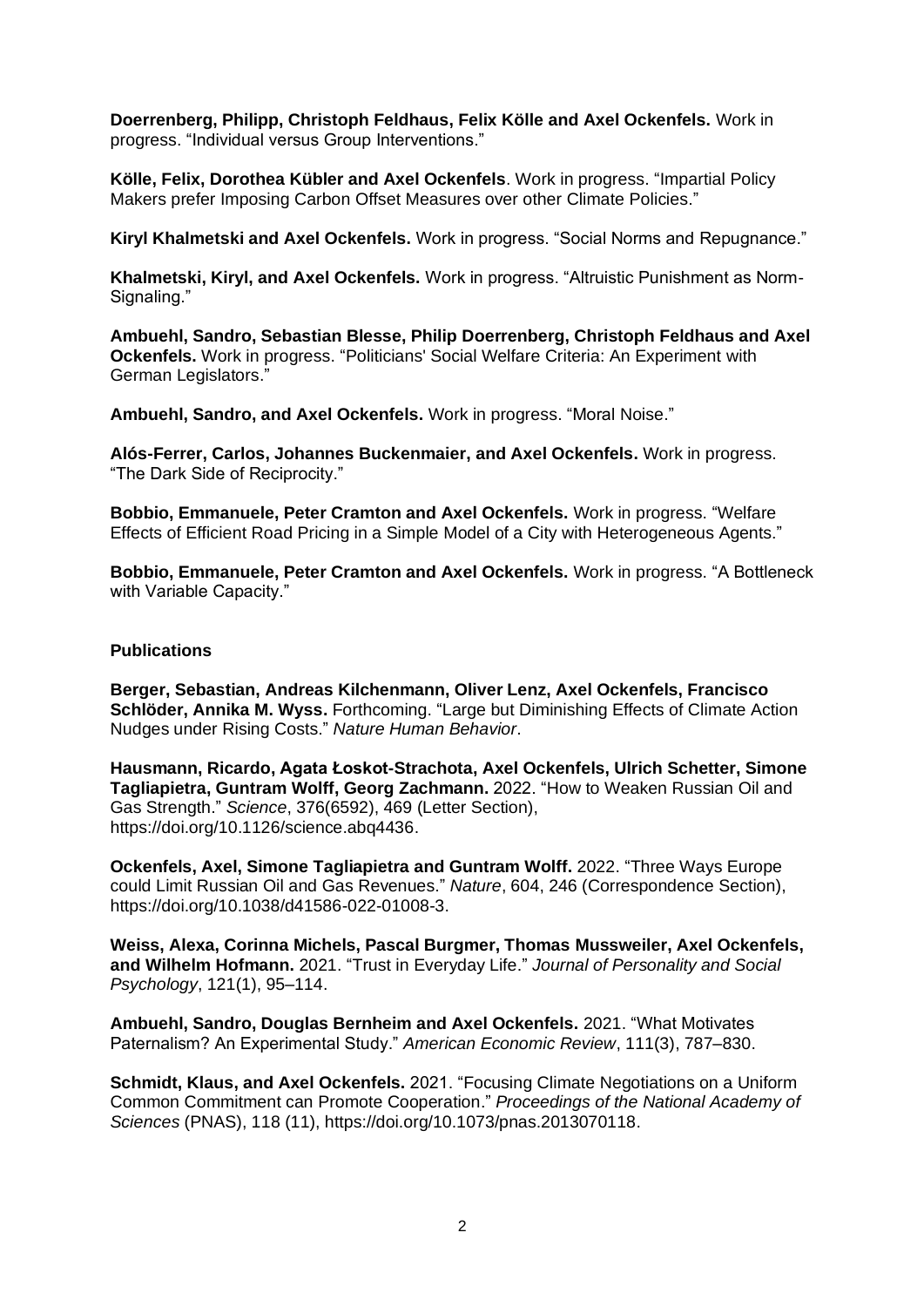**Chen, Yan, Peter Cramton, John List and Axel Ockenfels.** 2021. **"**Market Design, Human Behavior and Management." *Management Science*, 67(9), 5317-5348.

**Ockenfels, Axel.** 2021. "Marktdesign für eine resiliente Impfstoffproduktion." *Perspektiven der Wirtschaftspolitik*, 22(3), 259-269.

**Ockenfels, Axel.** 2021. "Pandemiebereitschaft, internationale Kooperation und Marktdesign." *Wirtschaftsdienst*, 8, 594-596.

**Ackfeld, Viola, and Axel Ockenfels**. 2021. "Do People Intervene to Make Others Behave Prosocially?" *Games and Economic Behavior*, 128, 58-72.

**Cramton, Peter, Axel Ockenfels, Alvin E. Roth and Robert B. Wilson.** 2020. "Borrow Crisis Tactics to get COVID-19 Supplies to Where they are Needed." *Nature*, 582, 334-336.

**Ambuehl, Sandro, Alvin E. Roth and Axel Ockenfels.** 2020. "Payment in Challenge Studies from an Economics Perspective." (Commentary) *Journal of Medical Ethics*, 46 (12), 831-832.

**Ockenfels, Axel, Peter Werner and Ottmar Edenhofer**. 2020. **"**Pricing Externalities and Moral Behaviour." *Nature Sustainability*, https://doi.org/10.1038/s41893-020-0554-1.

**Bolton, Gary, Johannes Mans and Axel Ockenfels.** 2020. "Norm Enforcement in Markets: Group Identity and the Volunteering of Feedback." *The Economic Journal*, 130, 1248–1261.

**Kübler, Dorothea, and Axel Ockenfels.** 2020. "Überkreuznierentausch in Deutschland?" *Medizinrecht*, 38, 89–94 (based on "Stellungnahme zum Antrag "Chancen von altruistischen Organlebendspenden nutzen – Spenden erleichtern", Sachverständigengutachten für den Ausschuss für Gesundheit des Deutschen Bundestags).

**Ockenfels, Axel, and Uta Schier.** 2020. "Games as Frames." *Journal of Economic Behavior and Organization*, 172, 97–106.

**Edenhofer, Ottmar, Matthias Kalkuhl and Axel Ockenfels.** 2020. "Das Klimaschutzprogramm der Bundesregierung: Eine Wende der deutschen Klimapolitik?" *Perspektiven der Wirtschaftspolitik*, 21(1): 4–18 (modified, shortened and reprinted as "Das deutsche Klimapaket ist ein Anfang" in *Ökonomenstimme*, 30 March 2020).

**Beheshtian, Arash, R. Richard Geddes, Omid M. Rouhani, Kara M. Kockelman, Axel Ockenfels, Peter Cramton, Wooseok Do.** 2020. "Bringing the Efficiency of Electricity Market Mechanisms to Multimodal Mobility across Congested Transportation Systems." *Transportation Research Part A*, 131, 58-69.

**Ockenfels, Axel, and Christoph Schmidt.** 2019. **"**Die Mutter aller Kooperationsprobleme." *Zeitschrift für Wirtschaftspolitik*, 68(2), 122-130.

**Inderst, Roman, Kiryl Khalmetski, and Axel Ockenfels.** 2019. "Sharing Guilt: How Better Access to Information May Backfire." *Management Science*, 65(7), 3322–3336.

**Cramton, Peter, R. Richard Geddes and Axel Ockenfels.** 2019. "Using Technology to Eliminate Congestion." *Journal of Institutional and Theoretical Economics* (JITE), 175(1), 126-139.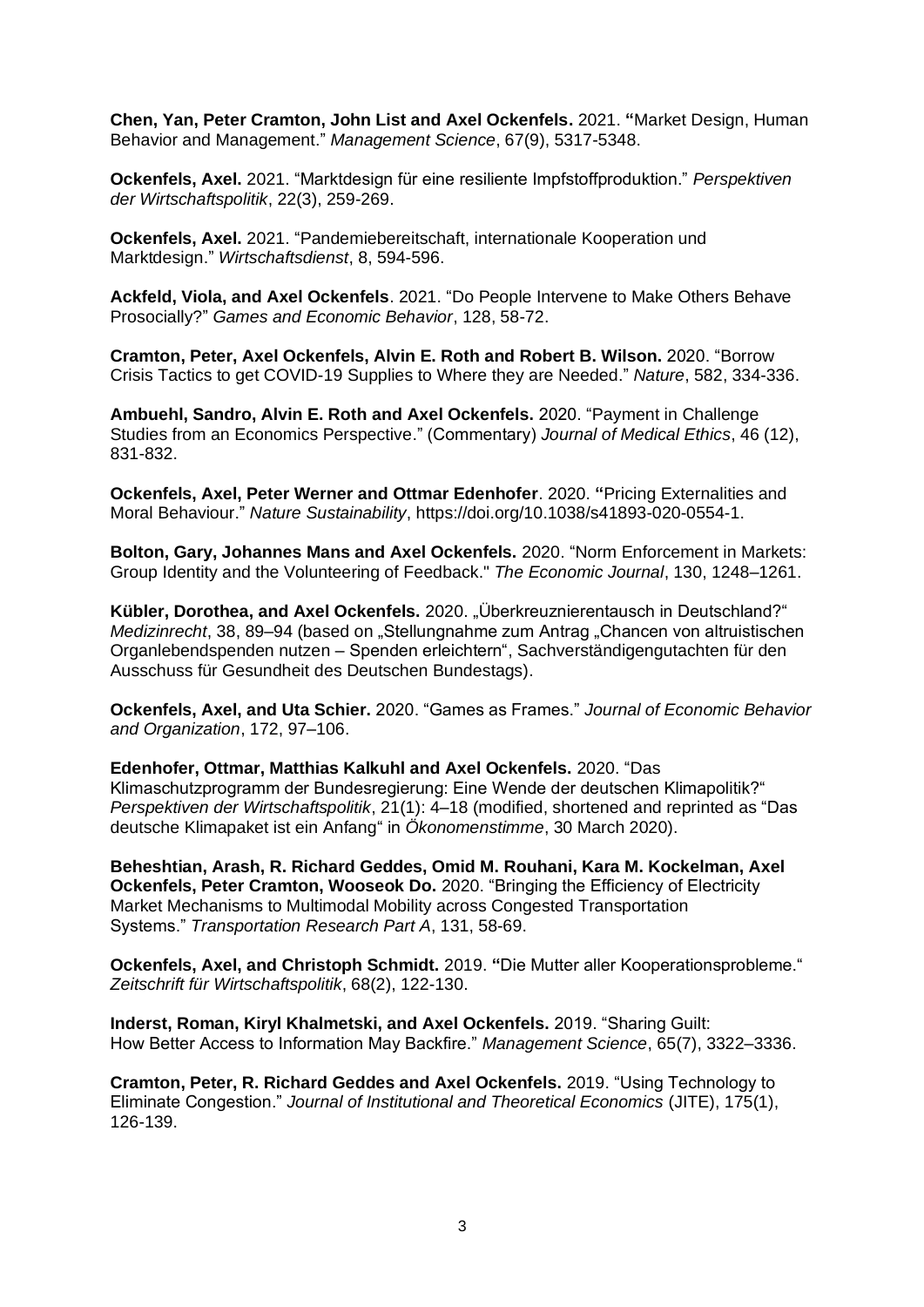**Bolton, Gary E., Ben Greiner, and Axel Ockenfels.** 2018. "Dispute Resolution or Escalation? The Strategic Gaming of Feedback Withdrawal Options in Online Markets." *Management Science*, 64(9), 4009-4031.

**Berger, Sebastian, Christoph Feldhaus, and Axel Ockenfels.** 2018. "A Shared Identity Promotes Herding in an Information Cascade Game." *Journal of the Economics Science Association*, 4(1), 63–72.

**Cramton, Peter, R. Richard Geddes and Axel Ockenfels.** 2018. "Set Road Charges in Real Time to Ease Traffic." *Nature*, 560, 23-25.

**Cramton, Peter, and Axel Ockenfels**. 2017. "The German 4G German Auction: Design and Behavior." *The Economic Journal*, 127, F305–F324.

**Berger, Sebastian, Hanns Hatt, and Axel Ockenfels.** 2017. "Exposure to Hedione Increases Reciprocity in Humans." *Frontiers in Behavioral Neuroscience*, 11:79.

**Ambuehl, Sandro, and Axel Ockenfels.** 2017. "The Ethics of Incentivizing the Uninformed. A Vignette Study." *American Economic Review – Papers & Proceedings*, 107(5), 91–95.

**Cramton, Peter, Axel Ockenfels and Jean Tirole.** 2017. "Policy Brief–Translating the Collective Climate Goal into a Common Commitment." *Review of Environmental Economics and Policy* 11(1), 165–171.

**Bierbrauer, Felix, Axel Ockenfels, Andreas Pollak and Désirée Rückert.** 2017. "Robust Mechanism Design and Social Preferences." *Journal of Public Economics*, 149, 59-80.

**Bolton, Gary, Axel Ockenfels, and Peter Werner.** 2016. "Leveraging Social Relationships and Transparency in the Insider Game." *Journal of the Economic Science Association*, 2, 127–143.

**Bolton, Gary, Christoph Feldhaus and Axel Ockenfels.** 2016. "Social Interaction Promotes Risk Taking in a Stag Hunt Game." *German Economic Review*, 17(3), 409-423.

**Schier, Uta K., Axel Ockenfels and Wilhelm Hofmann.** 2016. "Moral Values and Increasing Stakes in a Dictator Game." *Journal of Economic Psychology*, 56, 107-115.

**MacKay, David J C, Peter Cramton, Axel Ockenfels and Steve Stoft.** 2015. "Price Carbon – I will if You Will." *Nature*, 526, 315–316 (reprinted in Peter Cramton et al. (eds.), "Global Carbon Pricing: The Path to Climate Cooperation." MIT Press 2017, 7-12).

**Ockenfels, Axel, Dirk Sliwka, and Peter Werner.** 2015. "Bonus Payments and Reference Point Violations." *Management Science* 61(7), 1496-1513.

**Ockenfels, Axel, and Reinhard Selten.** 2015. "Impulse Balance and Multiple-period Feedback in the Newsvendor Game." *Production and Operations Management*, 24(12), 1901-1906.

**Ockenfels, Axel, Dirk Sliwka, and Peter Werner.** 2015. "Timing of Kindness – Evidence from a Field Experiment." *Journal of Economic Behavior and Organization*, 111, 79-87.

**Khalmetski, Kiryl, Axel Ockenfels, and Peter Werner.** 2015. "Surprising Gifts – Theory and Laboratory Evidence." *Journal of Economic Theory* 159, 163–208.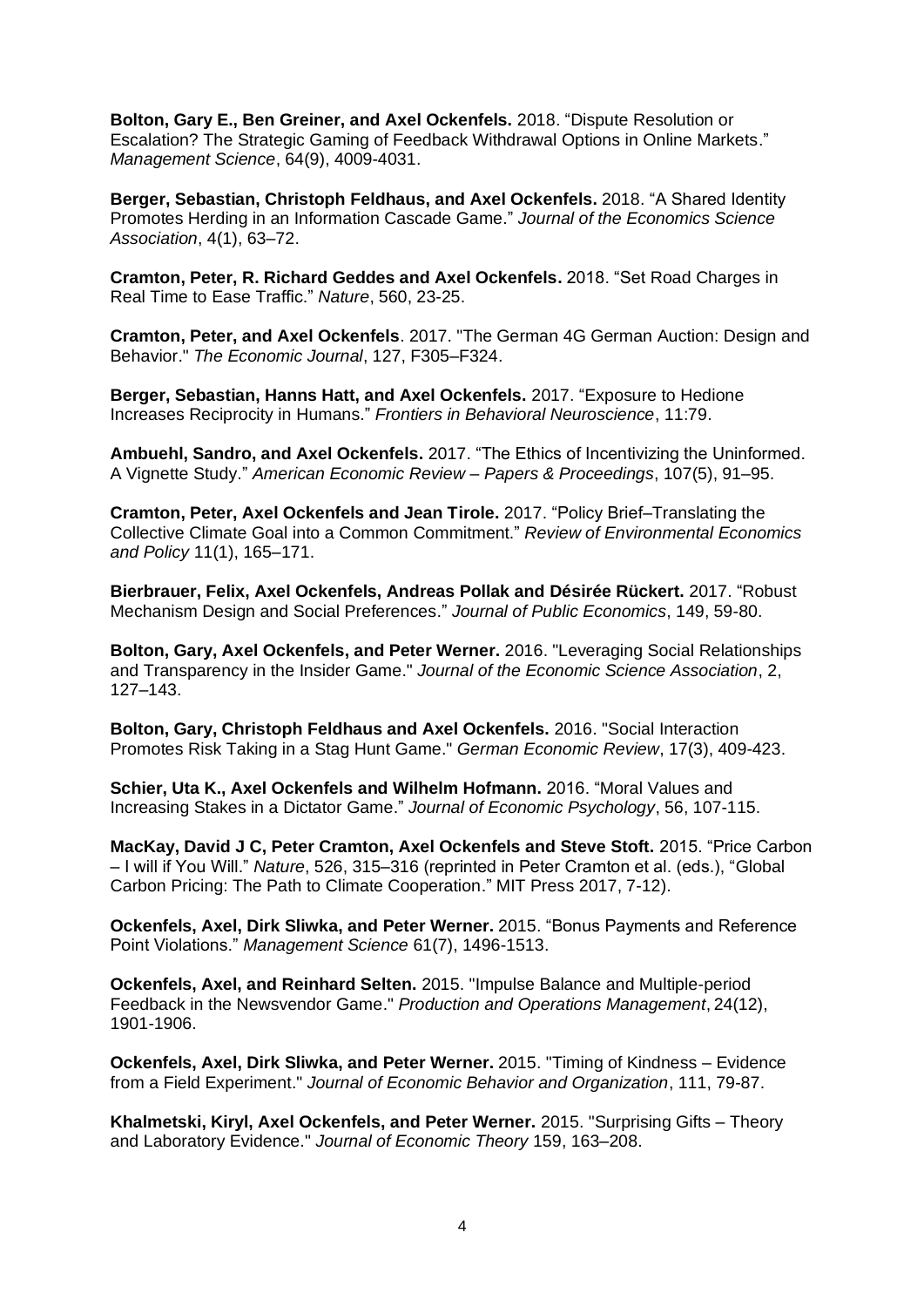**Bolton, Gary E., Axel Ockenfels, and Julia Stauf**. 2015. "Social responsibility promotes conservative risk behavior." *European Economic Review*, 74, 109–127.

**Cramton, Peter, Axel Ockenfels and Steven Stoft.** 2015. "An International Carbon-Price Commitment Promotes Cooperation." *Economics of Energy & Environmental Policy* 4(2), 51- 64 (reprinted in Peter Cramton et al. (eds.), "Global Carbon Pricing: The Path to Climate Cooperation." MIT Press 2017, 221-241).

**Ockenfels, Axel, and Peter Werner.** 2014. "Beliefs and Ingroup Favoritism." *Journal of Economic Behavior and Organization*, 108, 453–462.

**Bolton, Gary E., and Axel Ockenfels.** 2014. "The Ultimatum Game and the Empirical Nature of Fair Choice." *Journal of Economic Behavior and Organization,* 108, 300-302. (This is a chapter in the paper "How Werner Güth's ultimatum game shaped our understanding of social behavior" by Eric van Damme, Ken Binmore, Alvin E. Roth, Larry Samuelson, Eyal Winter, Gary E. Bolton, Axel Ockenfels, Martin Dufwenberg, Georg Kirchsteiger, Uri Gneezy, Martin G. Kocher, Matthias Sutter, Alan Sanfey, Hartmut Kliemt, Reinhard Selten, Rosemarie Nagel, and Ofer H. Azar, pp. 292–318.)

**Ockenfels, Axel, and Reinhard Selten.** 2014. "Impulse Balance in the Newsvendor Game." *Games and Economic Behavior*, 86, 237–247.

**Ockenfels, Axel, and Peter Werner.** 2014. "Scale Manipulation in Dictator Games." *Journal of Economic Behavior and Organization*, 97, 138–142.

**Bolton, Gary E., and Axel Ockenfels**. 2014. "Does Laboratory Mirror Behavior in Real World Markets? Fair Bargaining and Competitive Bidding on eBay." *Journal of Economic Behavior and Organization*, 97, 143– 154.

**Posten, Ann-Christin, Axel Ockenfels, and Thomas Mussweiler.** 2014. "How Activating Cognitive Content Shapes Trust: A Subliminal Priming Study." *Journal of Economic Psychology*, 41, 12 - 19.

**Müsgens, Felix and Axel Ockenfels and Markus Peek.** 2014. "Economics and Design of Balancing Power Markets in Germany." *International Journal of Electrical Power and Energy Systems*, 55, 392-401.

**Mussweiler, Thomas, and Axel Ockenfels**. 2013. "Similarity Increases Altruistic Punishment in Humans." *Proceedings of the National Academy of Sciences* (PNAS), 110, 19318–19323.

**Bolton, Gary E., Ben Greiner, and Axel Ockenfels.** 2013. "Engineering Trust – Reciprocity in the Production of Reputation Information." *Management Science*, 59, 265-285.

**Halali, Eliran, Yoella Bereby-Meyer, and Axel Ockenfels.** 2013. "Is it All About the Self? The Effect of Self-control Depletion on Ultimatum Game Proposers." *Frontiers in Human Neuroscience*. doi: 10.3389/fnhum.2013.00240.

**Bolle, Friedel, Veronika Grimm, Axel Ockenfels, and Xavier del Pozo.** 2013. "An Experiment on Supply Function Competition". *European Economic Review*, 63, 170–185.

**Cramton, Peter, Axel Ockenfels and Steven Stoft.** 2013. "Capacity Market Fundamentals." *Economics of Energy and Environmental Policy*, 2(2), 27-46.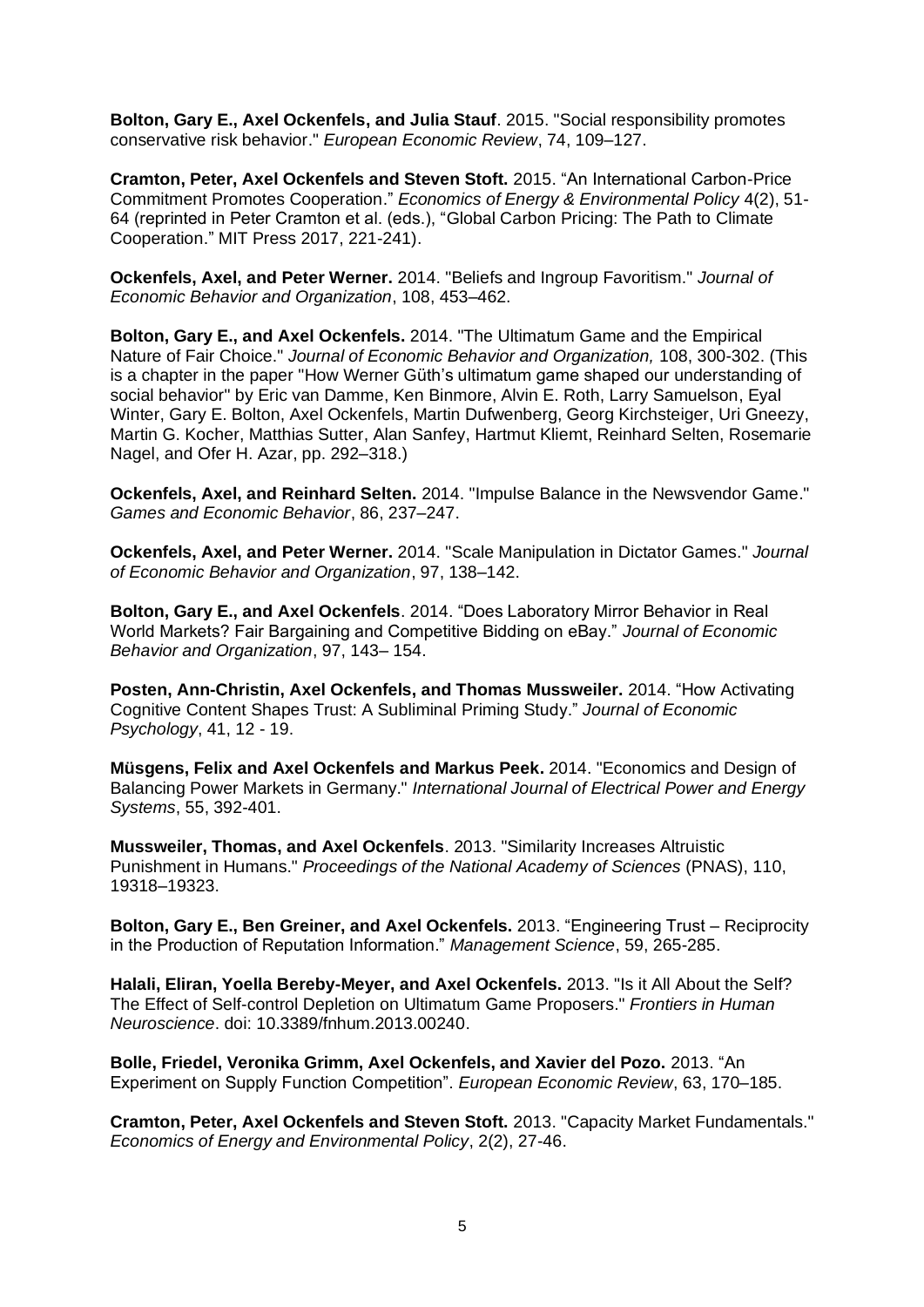**Bolton, Gary E., Axel Ockenfels, and Ulrich Thonemann.** 2012. "Managers and Students as Newsvendors." *Management Science*, 58(12), 2225-2233.

**Nash, John F., Rosemarie Nagel, Axel Ockenfels and Reinhard Selten.** 2012. "The Agencies Method for Coalition Formation in Experimental Games." *Proceedings of the National Academy of Sciences* (PNAS), 109/50, 20358-20363.

**Kittsteiner, Thomas, Axel Ockenfels, and Nadja Trhal.** 2012. "Partnership Dissolution Mechanisms in the Laboratory." *Economics Letters,* 117(2), 394–396.

**Cramton, Peter and Axel Ockenfels.** 2012. "Economics and Design of Capacity Markets for the Power Sector". *Zeitschrift für Energiewirtschaft.* 36(2), 113-134 (reprinted in "Interdisziplinäre Aspekte der Energiewirtschaft" von Carl Christian von Weizsäcker, Dietmar Lindenberger, Felix Höffler (eds.) Springer, 2016, 191-212).

**Bolton, Gary E., and Axel Ockenfels.** 2012. "Behavioral Economic Engineering." *Journal of Economic Psychology,* 33(3), 665-676.

**Müsgens, Felix, Axel Ockenfels and Markus Peek.** 2012. "Balancing Power Markets in Germany: Timing Matters." *Zeitschrift für Energiewirtschaft,* 36, 1-7.

**Ockenfels, Axel, and Peter Werner.** 2012. "'Hiding Behind a Small Cake' in a Newspaper Dictator Game." *Journal of Economic Behavior and Organization*, 82(1), 82-85.

**Greiner, Ben, Axel Ockenfels, and Peter Werner**. 2012. "The Dynamic Interplay of Inequality and Trust – An Experimental Study." *Journal of Economic Behavior and Organization*, 81(2), 355-365.

**Müsgens, Felix and Axel Ockenfels.** 2011**.** "Design von Informationsfeedback in Regelenergiemärkten." *Zeitschrift für Energiewirtschaft,* 35, 249-256.

**Brosig, Jeannette, Christoph Helbach, Axel Ockenfels, and Joachim Weimann.** 2011. "Still Different after all these Years: Solidarity Behavior in East and West Germany." *Journal of Public Economics,* 95(11-12), 1373-1376.

**Cramton, Peter, and Axel Ockenfels.** 2011**.** "Ökonomik und Design von Kapazitätsmärkten im Stromsektor.*" Energiewirtschaftliche Tagesfragen,* 61(9), 14-15.

**Greiner, Ben, Axel Ockenfels, and Peter Werner.** 2011. "Wage Transparency and Performance: A Real-Effort Experiment." *Economics Letters*, 111(3), 236-238.

**Bolton, Gary E., Axel Ockenfels, and Felix Ebeling.** 2011. "Information Value and Externalities in Reputation Building." *International Journal of Industrial Organization*, 29, 23- 33.

**Bolton, Gary E., Axel Ockenfels, and Ulrich W. Thonemann.** 2010. "Who is the Best at Making Decisions?" *International Commerce Review ECR Journal*, 9, 48-57.

**Ockenfels, Axel, and Werner Raub.** 2010. "Rational und Fair*.*" *Kölner Zeitschrift für Soziologie und Sozialpsychologie,* eds. Gert Albert, and Steffen Sigmund, Sonderheft 50: Soziologische Theorie kontrovers, 119-136.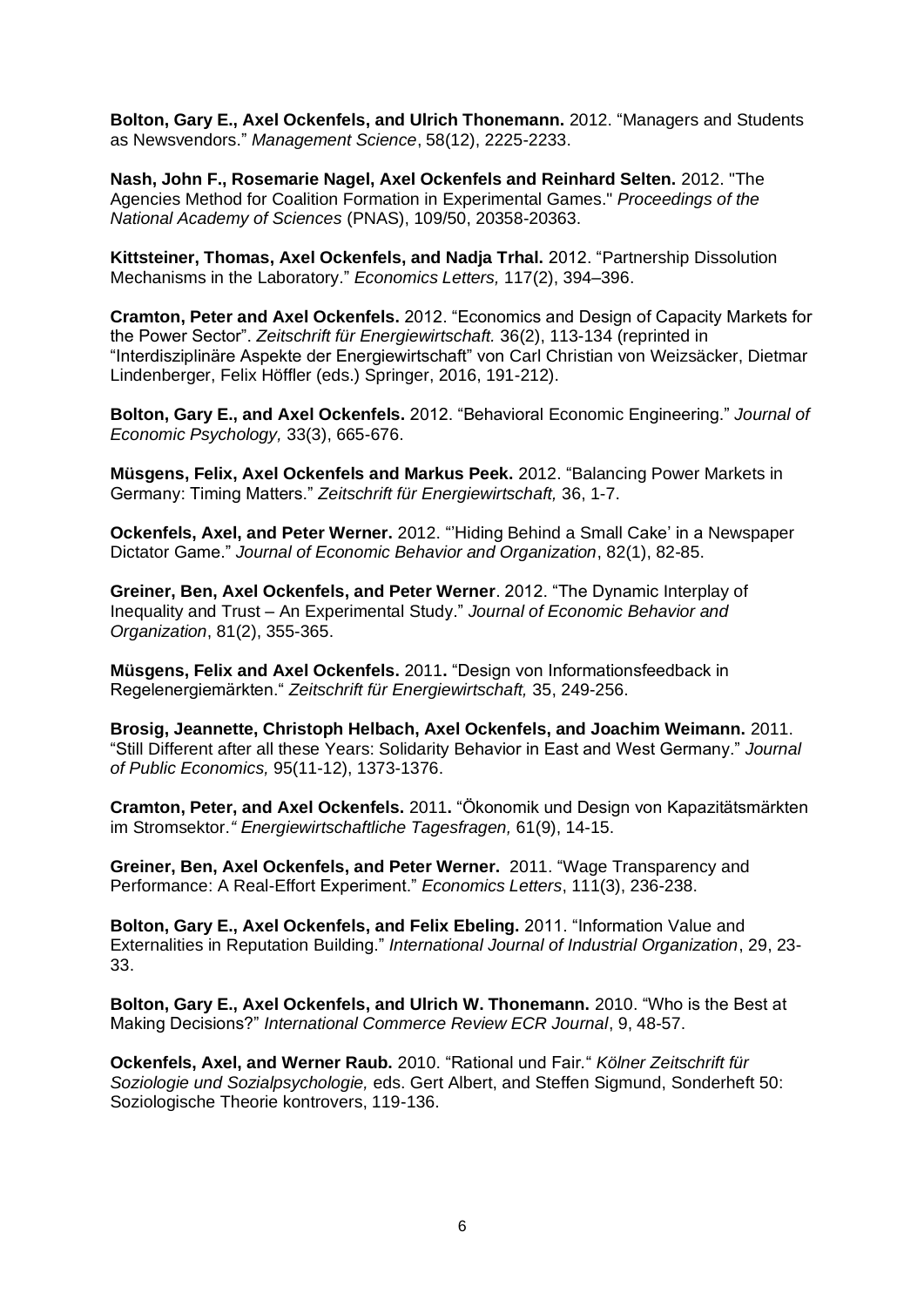**Ockenfels, Axel, and Werner Raub.** 2010. "Rationale Modelle. Eine Antwort auf den Kommentar von Steffen Sigmund.*" Kölner Zeitschrift für Soziologie und Sozialpsychologie*, eds. Gert Albert, and Steffen Sigmund, 147-153. Köln: Sonderheft 50.

**Bolton, Gary E., and Axel Ockenfels.** 2010. "Betrayal aversion: Evidence from Brazil, China, Oman, Switzerland, Turkey, and the United States: Comment*." American Economic Review*, 100, 628-633.

**Nitsche, Rainer, Axel Ockenfels, Lars-Hendrik Röller, and Lars Wiethaus.** 2010. "Großhandelsmärkte für Strom – Marktintegration und Wettbewerb aus deutscher Perspektive." *Energiewirtschaftliche Tagesfragen,* 60(3), 28-37.

**Greiner, Ben, and Axel Ockenfels**. 2009. "Vom Labor ins Feld: Die Ökonomik des Vertrauens." *Kölner Zeitschrift für Soziologie und Sozialpsychologie,* eds. Jens Becker and Christoph Deutschmann, Sonderheft 49: Wirtschaftssoziologie, 219-242.

**Ockenfels, Axel**. 2009. "Die Ökonomik nichtlinearer Tarife am Beispiel Bahnstrom." *Zeitschrift für Energiewirtschaft,* 4, 306-315.

**Ockenfels, Axel.** 2009. "Empfehlungen für das Auktionsdesign für Emissionsberechtigungen." *Zeitschrift für Energiewirtschaft,* 2, 105-114.

**Ockenfels, Axel.** 2009. "Das Zusammenspiel von Auktionen und Sekundarmärkten für Emissionsberechtigungen." *Energiewirtschaftliche Tagesfragen,* 59(4), 70-78.

**Ockenfels, Axel.** 2009. "Marktdesign und Experimentelle Wirtschaftsforschung." In *Perspektiven der Wirtschaftspolitik,* 10, 31-54.

**Bolton, Gary E., Claudia Loebbecke, and Axel Ockenfels.** 2008. "Does Competition Promote Trust and Truthworthiness in Online Trading? An Experimental Study." *Journal of Management Information Systems,* 25(2), 145-169.

**Grimm, Veronika, Axel Ockenfels, and Gregor Zoettl.** 2008. "Strommarktdesign: Zur Ausgestaltung der Auktionsregeln an der EEX." *Zeitschrift für Energiewirtschaft*, 32(3), 147- 161.

**Grimm, Veronika, Axel Ockenfels, and Gregor Zoettl.** 2008. "Ein Vergleich ausgewählter europäischer Strombörsen." *Zeitschrift für Energiewirtschaft,* 32(3), 162-270.

**Gehrig, Thomas, Werner Güth, Vittoria Levati, René Levinsky, Axel Ockenfels, Tobias Uske, and Torsten Weiland**. 2007. "'Buying a Pig in a Poke': An Experimental Study of Unconditional Veto Power." *Journal of Economic Psychology,* 28(6), 692-703.

**Güth, Werner, Friederike Mengel, and Axel Ockenfels.** 2007. "An Evolutionary Analysis of Buyer Insurance and Seller Reputation in Online Markets." *Theory and Decision*, 63(3), 265- 282.

**Ockenfels, Axel.** 2007. "Measuring Market Power on the German Electricity Market in Theory and Practice. Critical Notes on the LE Study." *Energiewirtschaftliche Tagesfragen,*  57(9), 12-29.

**Ockenfels, Axel**. 2007. "Strombörse und Marktmacht." *Energiewirtschaftliche Tagesfragen,*  57(5), 44-58.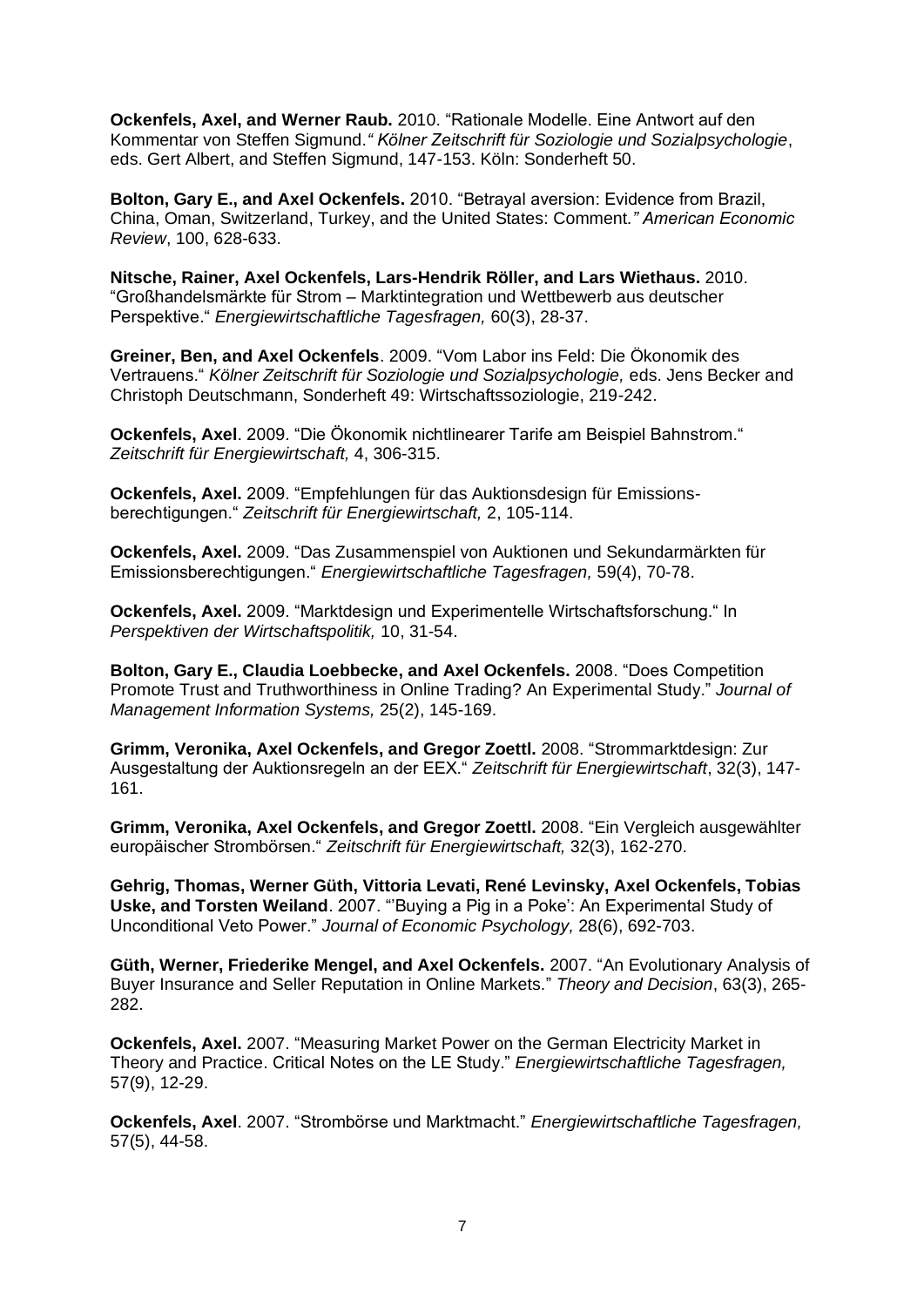**Bolton, Gary E., and Axel Ockenfels.** 2006. "Inequality Aversion, Efficiency, and Maximin Preferences in Simple Distribution Experiments: Comment". *American Economic Review,*  96(5), 1906-1911.

**Kittsteiner, Thomas, and Axel Ockenfels.** 2006. "Market Design: A Selective Review." *Zeitschrift für Betriebswirtschaft,* 5, 121-143.

**Ockenfels, Axel, und Alvin E. Roth.** 2006. "Late and Multiple Bidding in Second Price Internet Auctions: Theory and Evidence Concerning different Rules for Ending an Auction." *Games and Economics Behavior,* 55, 297-320.

**Ariely, Dan, Axel Ockenfels, and Alvin E. Roth.** 2005. "An Experimental Analysis of Ending Rules in Internet Auctions." *RAND Journal of Economics,* 36(4), 890-907.

**Bolton, Gary E., Jordi Brandts, and Axel Ockenfels,** 2005. "Fair Procedures: Evidence from Games Involving Lotteries." *The Economic Journal,* 115, 1054-1076.

**Bolton, Gary E., and Axel Ockenfels**. 2005. "A Stress Test of Fairness Measures in Theories of Social Utility." *Economic Theory,* 25(4), 957-982.

**Bolton, Gary E., Elena Katok, and Axel Ockenfels.** 2005. "Cooperation among Strangers with Limited Information about Reputation." *Journal of Public Economics,* 89(8): 1457-1468 (reprinted in Jill J. McCluskey and Jason Winfree (eds.), "The Economics of Reputation." The International Library of Critical Writings in Economics Series, 2017).

**Gatzen, Christoph, Axel Ockenfels, and Markus Peek.** 2005. "Sind die Gesetze des Wettbewerbs auf dem Strommarkt außer Kraft gesetzt? – Analyse der Strompreisentwicklung auf dem Großhandelsmarkt in Deutschland." *Energiewirtschaftliche Tagesfragen,* 55(11), 4-11.

**Güth, Werner, and Axel Ockenfels**. 2005. "The Coevolution of Morality and Legal Institutions: An Indirect Evolutionary Approach." *Journal of Institutional Economics,* 1(2), 155- 174.

**Ockenfels, Axel, and Reinhard Selten**. 2005. "Impulse Balance Equilibrium and Feedback in First Price Auctions." *Games and Economic Behavior,* 51, 155-170.

**Bolton, Gary E., Elena Katok, and Axel Ockenfels**. 2004. "How Effective are Electronic Reputation Mechanisms? An Experimental Investigation." *Management Science,* 50(11): 1587-1602 (reprinted in Michael R. Baye and John Morgan (eds.), "The Economics of E-Commerce", The International Library of Critical Writings in Economics Series, 2016).

**Bolton, Gary E., Elena Katok, and Axel Ockenfels**. 2004. "Trust among Internet Traders. A Behavioral Economics Approach." *Analyse und Kritik,* 26, 185-202.

**De Jasay, Anthony, Werner Güth, Hartmut Kliemt, and Axel Ockenfels**. 2004. "Take or Leave? Distributional Conflict in an Ongoing Game." *Kyklos,* 57(2), 217-235.

**Brosig, Jeanette, Axel Ockenfels, and Joachim Weimann.** 2003. "The Effect of Communication Media on Cooperation." *German Economic Review,* 4(2), 217-241.

**Güth, Werner, Hartmut Kliemt, and Axel Ockenfels**. 2003. "Fairness vs. Efficiency – An Experimental Study of (Mutual) Gift Giving." *Journal of Economic Behavior and Organization,*  50, 465-474.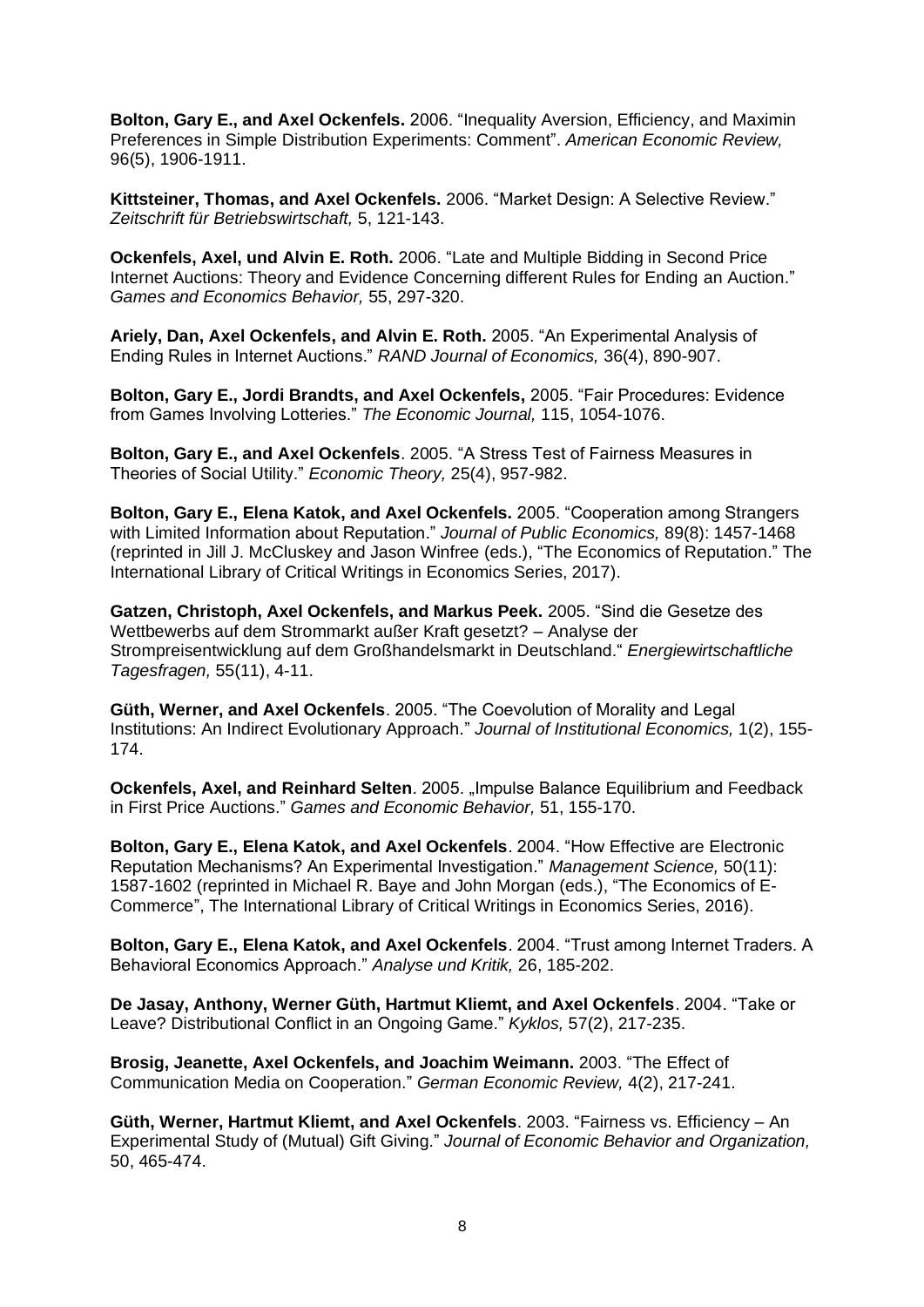**Ockenfels, Axel**. 2003. "Reputationsmechanismen auf Internet-Marktplattformen: Theorie und Empirie:" *Zeitschrift für Betriebswirtschaft,* 73(3): 295-315.

**Roth, Alvin E., and Axel Ockenfels.** 2002. "Last Minute Bidding and the Rules for Ending Second-Price Auctions: Evidence from eBay and Amazon Auctions on the Internet." *American Economic Review,* 92(4), 1093-1103.

**Ockenfels, Axel, and Alvin E. Roth**. 2002. "The Timing of Bids in Internet Auctions: Market Design, Bidder Behavior and Artificial Agents." *Artificial Intelligence Magazine,* 23(3), 79-87.

**Güth, Werner, Hartmut Kliemt, and Axel Ockenfels.** 2001. "Retributive Responses." *Journal of Conflict Resolution,* 45(4), 453-469.

**Ockenfels, Axel, and Joachim Weimann.** 2001. "The Supply Side of Organ Allocation." *Analyse und Kritik – Zeitschrift für Sozialtheorie,* 23, 280-285.

**Bolton, Gary E., and Axel Ockenfels.** 2000. "ERC – A Theory of Equity, Reciprocity and Competition." *American Economic Review,* 90(1): 166-193 (reprinted in Alexander W. Cappelen and Bertil Tungodden (eds.), "The Economics of Fairness", The International Library of Critical Writings in Economics, forthcoming).

**Ockenfels, Axel, and Reinhard Selten.** 2000. "An Experiment on the Hypothesis of Involuntary Truth-Signalling in Bargaining." *Games and Economic Behavior,* 33, 90-116.

**Güth, Werner and Axel Ockenfels**. 2000. "Evolutionary Norm Enforcement." *Journal of Institutional and Theoretical Economics,* 156(2), 335-347.

**Ockenfels, Axel, and Joachim Weimann.** 1999. "Types and Patterns – An Experimental East-West-German Comparison of Cooperation and Solidarity." *Journal of Public Economics,*  71(2), 275-287.

**Ockenfels, Axel, and Reinhard Selten.** 1998. "An Experimental Solidarity Game." *Journal of Economic Behavior and Organization,* 34(4), 517-539.

**Bolton, Gary E., Jordi Brandts, and Axel Ockenfels**. 1998. "Measuring Motivations for the Reciprocal Responses Observed in a Simple Dilemma Game." *Experimental Economics,*  1(3): 207-219.

**Bolton, Gary E., and Axel Ockenfels**. 1998. "Strategy and Equity: An ERC-Analysis of the Güth-van-Damme Game." *Journal of Mathematical Psychology,* 42(2), 215-226.

#### **Selected book chapters**

**Ockenfels, Axel.** 2021. "Stabiles Genie." In: "Ottmar Edenhofer – Festschrift zum 60sten Geburtstag".

**Engel, Christoph, and Axel Ockenfels.** 2020. "Maverick: Experimentally Testing a Conjecture of the Antitrust Authorities." In: "Advances in the Sociology of Trust and Cooperation: Theory, Experiments, and Applications" (eds. Buskens, Corten, Snijders), De Gruyter-Oldenbourg, 357-390.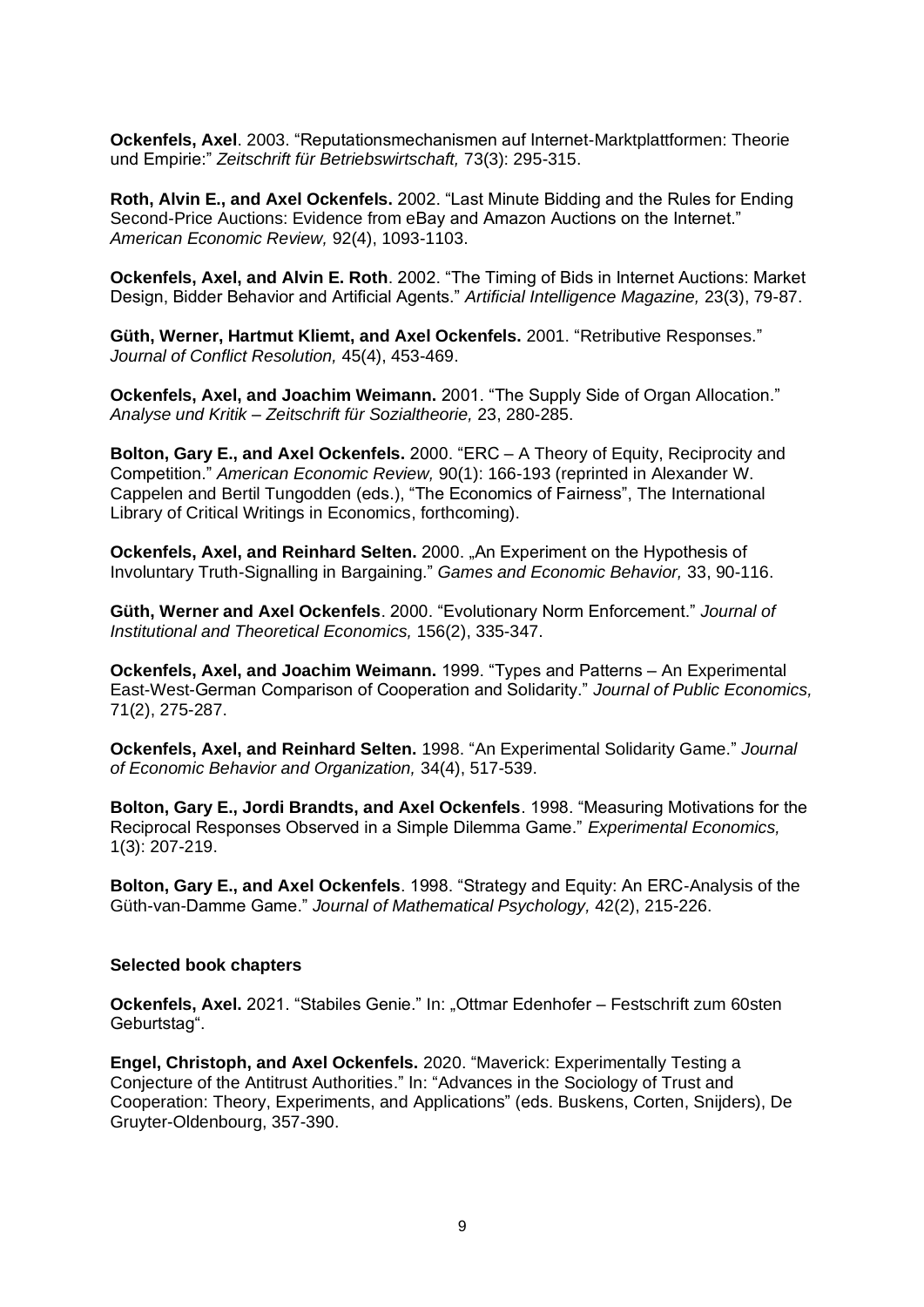**Edenhofer, Ottmar, and Axel Ockenfels.** 2019. "Klimawandel: Was wir tun müssen." In: "Zeitenwende: Kurze Antworten auf große Fragen" (eds. Jutta Allmendinger, Otfried Jarren, Christine Kaufmann, Hanspeter Kriesi, Dorothea Kübler), Orell Füssli Verlag, 133-143.

**Ockenfels, Axel, and Wilhelm Hoffmann.** 2018. "Warum wir glauben, was wir glauben." In: Wissen und Vertrauen? – Vom Umgang mit Fakten: Antworten aus Wissenschaft, Medien und Politik, Hg. von Günter Blamberger, Axel Freimuth und Peter Strohschneider, 79-89.

**Cooper, Richard, Peter Cramton, Ottmar Edenhofer, Christian Gollier, Éloi Laurent, David J. C. MacKay, William Nordhaus, Axel Ockenfels, Joseph Stiglitz, Steven Stoft, Jean Tirole and Martin L. Weitzman**. 2017. "Why Paris did not solve the climate dilemma." In: "Global Carbon Pricing: The Path to Climate Cooperation" (eds. Cramton, MacKay, Ockenfels and Stoft), MIT Press, 1-6.

**Cramton, Peter, Axel Ockenfels and Steven Stoft.** 2017. "Global Carbon Pricing." In: "Global Carbon Pricing: The Path to Climate Cooperation" (eds. Cramton, MacKay, Ockenfels and Stoft), MIT Press, 31-90.

**Edenhofer, Ottmar, and Axel Ockenfels**. 2017. "Climate Policy at an Impasse." In: "Global Carbon Pricing: The Path to Climate Cooperation" (eds. Cramton, MacKay, Ockenfels and Stoft), MIT Press, 149-164.

**Ockenfels, Axel**. 2017. "Gedenken der Schüler Reinhard Seltens – Axel Ockenfels." Dokumentation der Gedenkfeier zu Ehren von Reinhard Selten in Frankfurt, 34-35.

**Bettzüge, Marc, and Axel Ockenfels.** 2016**.** "Wettbewerb in den nicht-regulierten Stufen der Strom- und Gasmärkte*." Regulierung in der Energiewirtschaft*, 2. Auflage, eds. Baur, Salje, Schmidt, 28-67. Carl Heymanns Verlag (revision from 2011).

**Ockenfels, Axel, and Alvin E. Roth.** 2013. "Ending Rules in Internet Auctions: Design and Behavior." In: Z. Neeman, A. Roth, and N. Vulkan (eds), *The Handbook of Market Design*, Oxford University Press, 325-344.

**Detlef Fetchenhauer, Wolfgang Jagodzinski, Kazufumi Manabe, Axel Ockenfels, Akira Okada, Gisela Trommsdorff, and Toshio Yamagishi**. 2013. "The Evolution of Trust: How Trust is Built Up and Destroyed in Advanced Society: Different Perspectives on Trust." In: "Dynamics of Traditional Research Societies in a Rapidly Changing World." IUDICIUM Verlag, München, 35-66.

**Ockenfels, Axel, and Paul Resnick.** 2012. "Negotiating Reputations." In: Gary Bolton, and Rachel Croson (eds), *The Oxford Handbook of Economic Conflict Resolution,* Oxford University Press, 223-237.

**Greiner, Ben, Axel Ockenfels, and Abdolkarim Sadrieh.** 2012. "Internet Auctions." In: M. Peitz and J. Waldfogel *(*eds), *The Oxford Handbook of the Digital Economy,* Oxford University Press, 306-342.

**Ockenfels, Axel, and Achim Wambach.** 2012. Menschen und Märkte: Die Wirtschaftswissenschaft als Ingenieurswissenschaft. *Orientierungen zur Wirtschafts- und Gesellschaftspolitik*, 134(4), 55-60. (A Translation "Men and Markets: Economics as Engineering Science" appeared in the *Journal of European Economy*, 12(1), March 2013, 107-116.)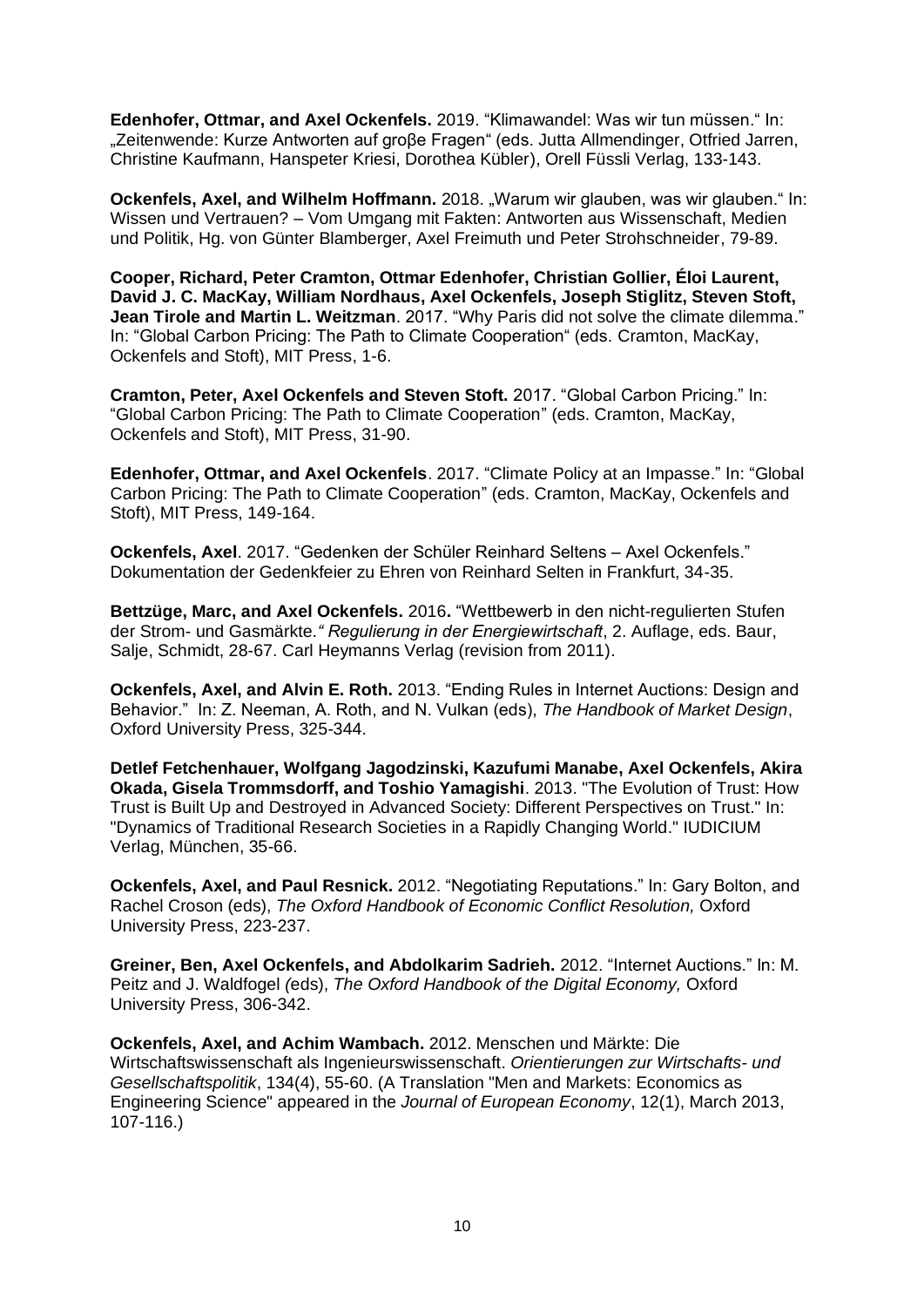**Ockenfels, Axel.** 2011. "Die Wirtschaftswissenschaft nach der Wirtschaftskrise." *WPg Die Wirtschaftsprüfung*, Jg. 64 (Aug): Editorial.

**Bolton, Gary E., Werner Güth, Axel Ockenfels, and Alvin E. Roth.** 2010. "Social Behavior in Economic Games." In *The Selten School of Behavioral Economics*, eds. A. Ockenfels and A. Sadrieh, 185-202. Heidelberg: Springer.

**Ockenfels, Axel, and Abdolkarim Sadrieh**. 2010. "Preface." In *The Selten School of Behavioral Economics*, eds. A. Ockenfels and A. Sadrieh, v-vi. Heidelberg: Springer.

**Bolton, Gary E., and Axel Ockenfels.** 2009. "Testing and Modeling Fairness Motives." In *Perspectives in Moral Sciences, Contributions from Philosophy, Economics, and Politics in Honour of Hartmut Kliemt,* eds. Michael Bourmann and Bernd Lahno, 199-206. Frankfurt: Frankfurt School Verlag.

**Bolton, Gary E., and Axel Ockenfels.** 2009. "The Limits of Trust." In *eTrust,* eds. K. Cook, C. Snijders, and V. Buskens, 15-36. New York: Russell Sage.

**Greiner, Ben, Felix Lamouroux, and Axel Ockenfels.** 2009. "Learning to Bid in Markets with Reputation Information." In *Wirtschaftswissenschaftliches Seminar Ottobeuren (Experimentelle Wirtschaftsforschung),* eds. Wolfgang Franz, Werner Güth, Hans J. Ramser, and Manfred Stadler, Vol. 38: 195-221. Tübingen: Mohr Siebeck.

**Ockenfels, Axel**. 2009. "Probleme von Strompreiskontrollen aus volkswirtschaftlicher Sicht." In *Bonner Gespräche zum Energierecht, Vol. 4,* ed. Wolfgang Löwer, 25-42. Bonn.

**Ockenfels, Axel.** 2009. "Schwerpunktbeitrag Marktdesign." in *Gabler Wirtschafts-Lexikon.*

**Ockenfels, Axel, and Felix Lamouroux**. 2009. "Vertrauen und Kooperation gestalten: die Relevanz von Reputationsmechanismen." In *Neue Kölner Genossenschaftswirtschaft – Teilband 1, Beiträge der genossenschaftlichen Selbsthilfe zur wirtschaftlichen und sozialen Entwicklung,* eds. Jürgen Rösner, and Frank Schulz-Nieswand, 5, 71-85.

**Ockenfels, Axel, and Alexander Rajko**. 2009. "Design von Reputationssystemen auf Basis von Spieltheorie und Experimenteller Wirtschaftsforschung." *GI-Edition Lecture Notes in Informatics (LNI),* P-154: 3494-3501.

**Bolton, Gary E., and Axel Ockenfels**. 2008. "Self-centered Fairness in Games with More than Two Players." In *Handbook of Experimental Economics Results,* eds. Charlie Plott, and Vernon Smith, Vol. I, 531-540. North Holland: Elsevier.

**Bolton, Gary E, Jordi Brandts, Elena Katok, Axel Ockenfels, and Rami Zwick.** 2008. "Testing Theories of Other-regarding Behavior – A Sequence of Four Laboratory Studies." In *Handbook of Experimental Economic Results,* eds. Charlie Plott, and Vernon Smith, Vol. 2, 488-499. North Holland: Elsevier.

**Gimpel, Henner, Nicholas R. Jennings, Gregory E. Kersten, Axel Ockenfels, and Christof Weinhardt.** 2008. "Market Engineering: A Research Agenda." In *Negotiation, Auctions and Market Engineering,* eds. Henner Gimpel, Nick Jennings, Gregory Kersten, Axel Ockenfels, and Christof Weinhardt. Lecture Notes in Business Information Processing, 1-15. Berlin, Heidelberg: Springer.

**Kittsteiner, Thomas, and Axel Ockenfels.** 2008. "On the Design of Simple Multi-unit Online Auctions." In *Negotiation, Auctions an Market Engineering,* eds. Henner Gimpel, Nick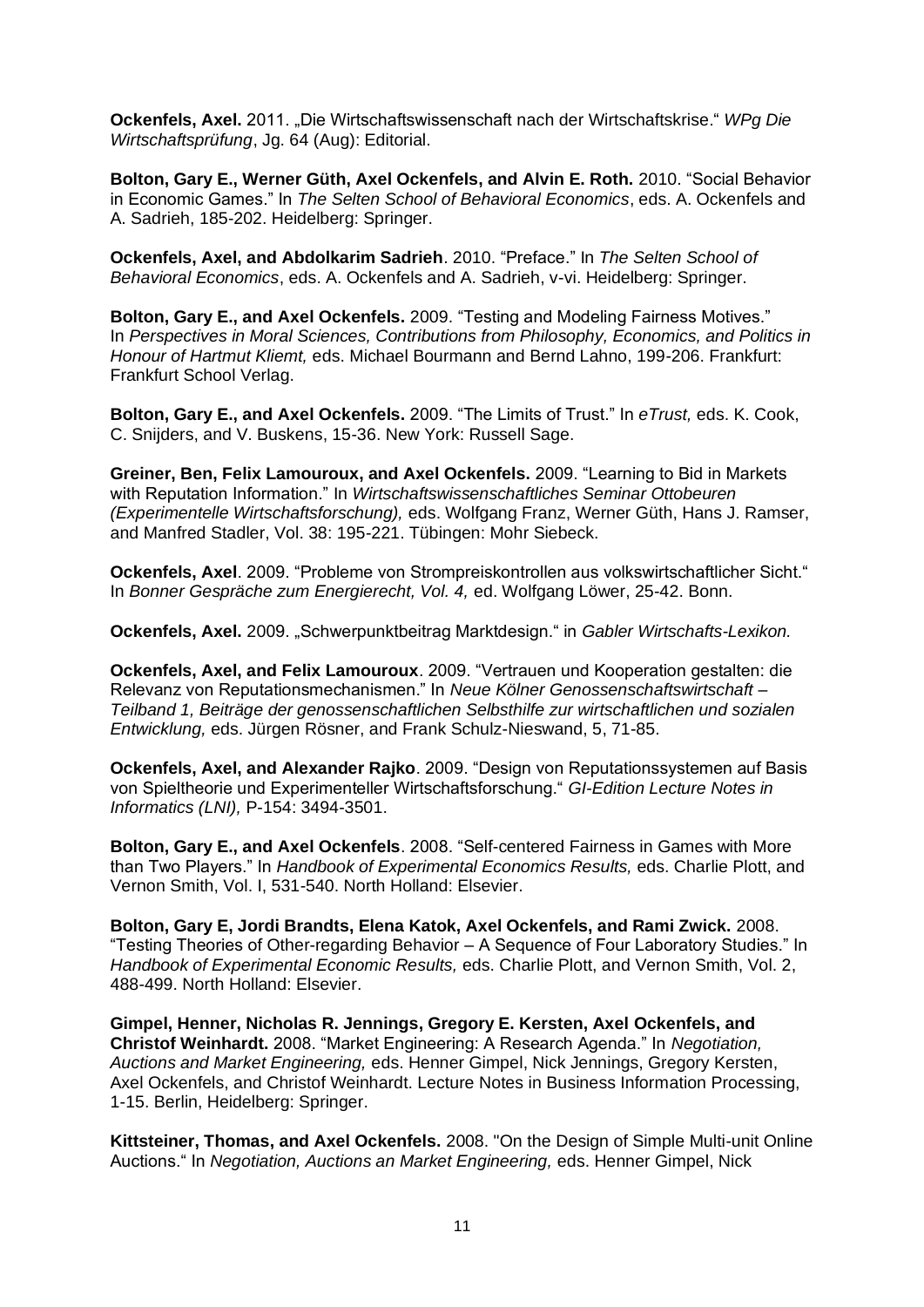Jennings, Gregory Kersten, Axel Ockenfels, and Christof Weinhardt. Lecture Notes in Business Information Processing, 68-71. Berlin, Heidelberg: Springer.

**Leininger, Wolfgang, and Axel Ockenfels.** 2008. "The Penalty-Duel and Institutional Design: Is there a Neeskens-Effect?" In *Myths and Facts About Football: The Economics and Psychology of the World's Greatest Sport,* eds. Patric Andersson, Peter Ayton, and Carsten Schmidt, 73-92. Cambridge: Cambridge Scholars Publishing.

**Ockenfels, Axel.** 2008. "Neun Beobachtungen zur Preisbildung im liberalisierten Strommarkt. Darf man seiner Intuition vertrauen?" In *Bonner Gespräch zum Energierecht,*  ed. Wolfgang Löwer, (3)9-29. Göttingen: Vandenhoeck & Ruprecht.

**Ockenfels, Axel.** 2007. "Daten statt Dogmen." In *Ökonomie 2.0,* eds. Norbert Häring, and Olaf Storbeck, 1-6. Stuttgart: Schaeffer, Poeschel.

**Ockenfels, Axel, David Reiley, and Abdolkarim Sadrieh**. 2006. "Online Auctions." In *Handbooks in Information Systems,* ed. Terrence J. Hendershott, 571-628. North Holland: Elsevier.

**Müsgens, Felix, and Axel Ockenfels.** 2006. "Marktdesign in der Energiewirtschaft." In *Umwelt und Energie,* eds. Wolfgang Franz, Hans Jürgen Ramser, and Manfred Stadler, 247- 272. Tübingen: Mohr Siebeck.

**Bolton, Gary E., Elena Katok, and Axel Ockenfels.** 2005. "Bridging the Trust Gap in Electronic Markets. A Strategic Framework for Empirical Study." In *Applications of Supply Chain Management and E-Commerce Research,* eds. Joseph Geunes, Elif Akçali, Panos M. Pardalos, H. Edwin Romeijn, and Zuo-Jun Max Shen, 195-216. New York: Springer.

**Kliemt, Hartmut, and Axel Ockenfels**. 2004. "A Dialogue Concerning the Nature of Rationality." In *Advances in Understanding Strategic Behavior: Game Theory, Experiments and Bounded Rationality,* ed. Steffen Huck, 105-119. Hampshire: Palgrave.

**Ockenfels, Axel**. 2004. "Prognose bei strategischer Unsicherheit." In *Energieprognose angesichts globaler Unsicherheit,* ed. Prognos AG, 15-25.

**Ockenfels, Axel.** 2003. "New Institutional Structures on the Internet: The Economic Design of Online Auctions." In *Jahrbuch für Neue Politische Ökonomie,* eds. Manfred J. Holler, H. Kliemt, D. Schmidtchen, and M. Streit, 20, 57-78. Tübingen: Mohr Siebeck.

**Güth, Werner, and Axel Ockenfels**. 2003. "The Coevolution of Trust and Institutions in Anonymous and Non-anonymous Communities." In *Jahrbuch für Neue Politische Ökonomie,* eds. Manfred J. Holler, H. Kliemt, D. Schmidtchen, and M. Streit, 20, 157-174. Tübingen: Mohr Siebeck.

**Ockenfels, Axel.** 2003. "Neue Experimente in Magedeburg." In *Festschrift 50 Jahre Hochschulstandort Magdeburg und 10 Jahre Otto-von-Guericke-Universität,* ed. Klaus E. Pollmann, 17-20. Halle a.d.Saale: Mitteldeutscher Verlag.

**Henrich, Joseph, Wulf Albers, Rob Boyd, Gerd Gigerenzer, Kevin McCabe, Axel Ockenfels, and Peyton Young.** 2001. "What is the Role of Culture in Bounded Rationality?" In *Bounded Rationality: The Adaptive Toolbox,* eds. Gigerenzer, and Selten, 343-360. Cambridge: MA, MIT University Press.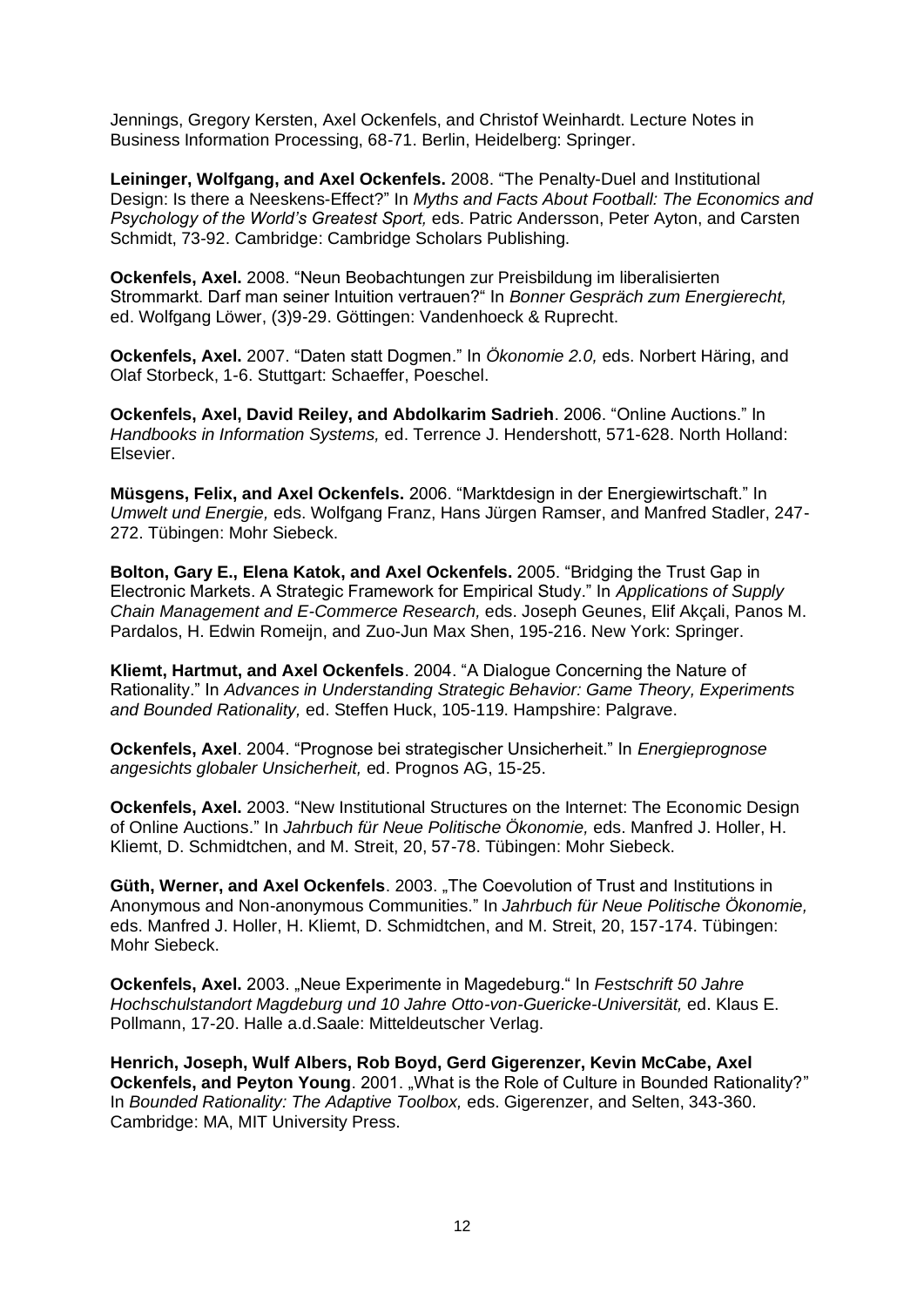**Ockenfels, Axel.** 2001. "Ökonomisches Marktdesign: Neue Herausforderungen in der neuen Ökonomie." *Old and New Economy auf dem Weg in eine innovative Symbiose? Dominanz der Prozesse-Flexibilität der Strukturen-Konstanz der ökonomischen Grundregeln,* 162-163. Hanns-Martin Schleyer Stiftung.

**Ockenfels, Axel**. 1998. "Book Review of Theo Offerman's 'Belief and Decision Rules in Public Good Games'". *European Journal of Political Economy,* 14: 803-806.

# **Selected policy reports**

**Cramton, Peter, François Leveque, Axel Ockenfels and Steve Stoft.** 2022. "Toward an EU Gas-Purchasing Cartel." Policy Brief.

**Schmidt, Klaus, Roman Inderst, Axel Ockenfels and Achim Wambach.** 2022. "Klimaschutzverträge und die Transformation zu einer klimaneutralen Grundstoffindustrie." Memorandum für das BMWK.

**Bierbrauer, Felix, Gabriel Felbermayr, Axel Ockenfels, Klaus Schmidt and Jens Südekum.** 2021. "A CO2-border adjustment mechanism as a building block of a climate club." (Translated, adjusted and taken from: Academic Advisory Board at the Federal Ministry of Economics and Technology. 2021. "Ein CO2-Grenzausgleich als Baustein eines Klimaclubs." Member of the group preparing the report.)

**acatech/Leopoldina/Akademienunion**. 2020. "Netzengpässe als Herausforderung für das Stromversorgungssystem. Optionen zur Weiterentwicklung des Marktdesigns." Member of the group preparing the report.

**acatech/Leopoldina/Akademienunion**. 2020. "CO2 bepreisen, Energieträgerpreise reformieren. Wege zu einem sektorenübergreifenden Marktdesign." Member of the group preparing the report. (Also published in 2021 titled "Pricing Carbon, Reforming Energy Prices Pathways to a Cross-sectoral Market Design".)

**acatech/Leopoldina/Akademienunion**. 2020. "Netzengpässe als Herausforderung für das Stromversorgungssystem. Regelungsfelder, Status quo und Handlungsoptionen." Member of the group preparing the report. (Also published in 2021 titled "Grid Congestion as a Challenge for the Electricity System Options for a Future Market Design.)

Kübler, Dorothea, and Axel Ockenfels. 2019. "Stellungnahme zum Antrag "Chancen von altruistischen Organlebendspenden nutzen – Spenden erleichtern." Sachverständigengutachten für den Ausschuss für Gesundheit des Deutschen Bundestags.

**acatech/Leopoldina/Akademienunion**. 2019. "Über eine CO2-Bepreisung zur Sektorenkopplung: Ein neues Marktdesign für die Energiewende." Member of the group preparing the report.

**Academic Advisory Board at the Federal Ministry of Economics and Technology**. 2019. "Eine marktorientierte Verkehrswende" ("A market-oriented transformation of transport"). Lead author of a letter to the Federal Minister.

**Academic Advisory Board at the Federal Ministry of Economics and Technology**. 2019. "Energiepreise und effiziente Klimapolitik." Member of the group preparing the report.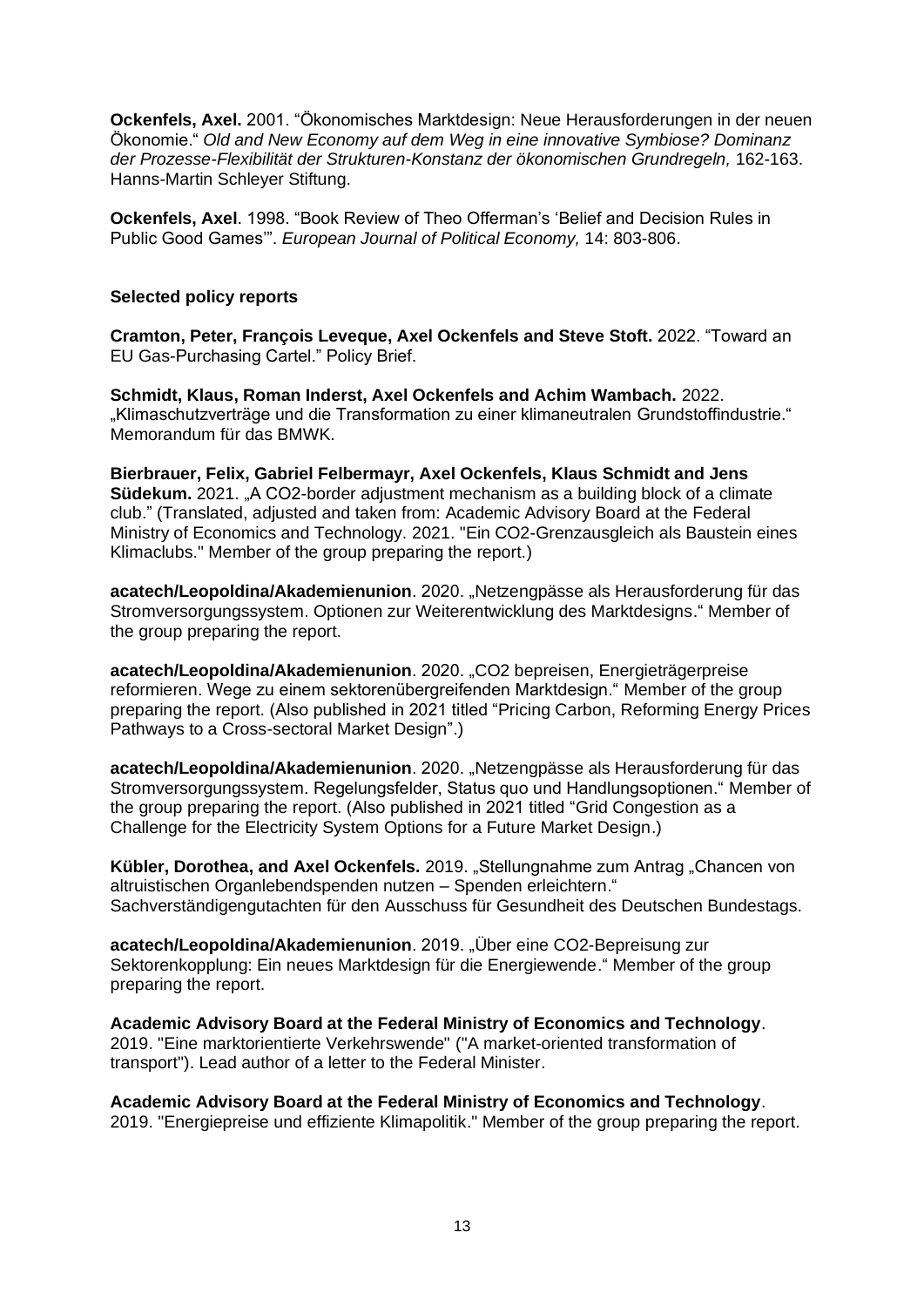### **Academic Advisory Board at the Federal Ministry of Economics and Technology**.

2017. "'Sharing Economy und Wirtschaftspolitik." Member of the group preparing the report.

**Academic Advisory Board at the Federal Ministry of Economics and Technology**. 2017. "Die essenzielle Rolle des CO2-Preises für eine effektive Klimapolitik." ("The essential role of CO<sub>2</sub> pricing for effective climate policy"). Lead author.

**Kolstad et al.** 2014: "Social, Economic and Ethical Concepts and Methods." In: Climate Change 2014: Mitigation of Climate Change. Contribution of Working Group III to the Fifth Assessment Report of the Intergovernmental Panel on Climate Change (Edenhofer et al. (eds.)). Cambridge University Press, Cambridge, United Kingdom and New York, NY, USA. Contributing Author.

**Academic Advisory Board at the Federal Ministry of Economics and Technology**. 2014. "Zur Förderung von Elektroautos." Member of the group preparing the letter, together with Friedrich Breyer and Hans Gersbach.

**Academic Advisory Board at the Federal Ministry of Economics and Technology**. 2013. "Langfristige Steuerung der Versorgungssicherheit im Stromsektor." ("Long-term management of security of supply in the electricity sector"). Lead author.

**Academic Advisory Board at the Federal Ministry of Economics and Technology**. 2012. "Wege zu einer wirksamen Klimapolitik." ("Ways to an Effective Climate Policy"). Member of the group preparing the report.

### **Selected media articles**

**Cramton, Peter, Axel Ockenfels und Achim Wambach.** 2022. "Versteigern statt Zuweisen" Handelsblatt, 2. Mai, 48.

**Ockenfels, Axel, und Georg Zachmann.** 2022. "Wie Europa russische Energieeinnahmen begrenzen kann." *Frankfurter Allgemeine Zeitung.* Standpunkt, 6 April, 18.

**Edenhofer, Ottmar, und Axel Ockenfels.** 2022. "Eine Alternative zum Embargo." Handelsblatt, 29. März, 48.

**Ockenfels, Axel, und Achim Wambach.** 2022. "Strategisch konsistent." Handelsblatt, 25. März.

**Ockenfels, Axel, und Andreas Kuhlmann.** 2022. "Wo der Verkehrsminister kurzsichtig ist." *Frankfurter Allgemeine Zeitung.* Standpunkt, 1 Februar, 16.

**Ockenfels, Axel, und Ottmar Edenhofer.** 2021. "Die deutsche Ampel und das Weltklima." *Frankfurter Allgemeine Zeitung.* Ordnung der Wirtschaft, 10 Dezember, 16.

**Hank, Rainer, und Axel Ockenfels.** 2021. "Spiel der Macht: Über das Taktieren und Menscheln in den deutschen Koalitionsverhandlungen." *Neue Züricher Zeitung*, 5 October, 32.

**Ockenfels, Axel.** 2021. "Die Regeln für Organspenden in Deutschland sollten reformiert werden." *Handelsblatt*, 2 June.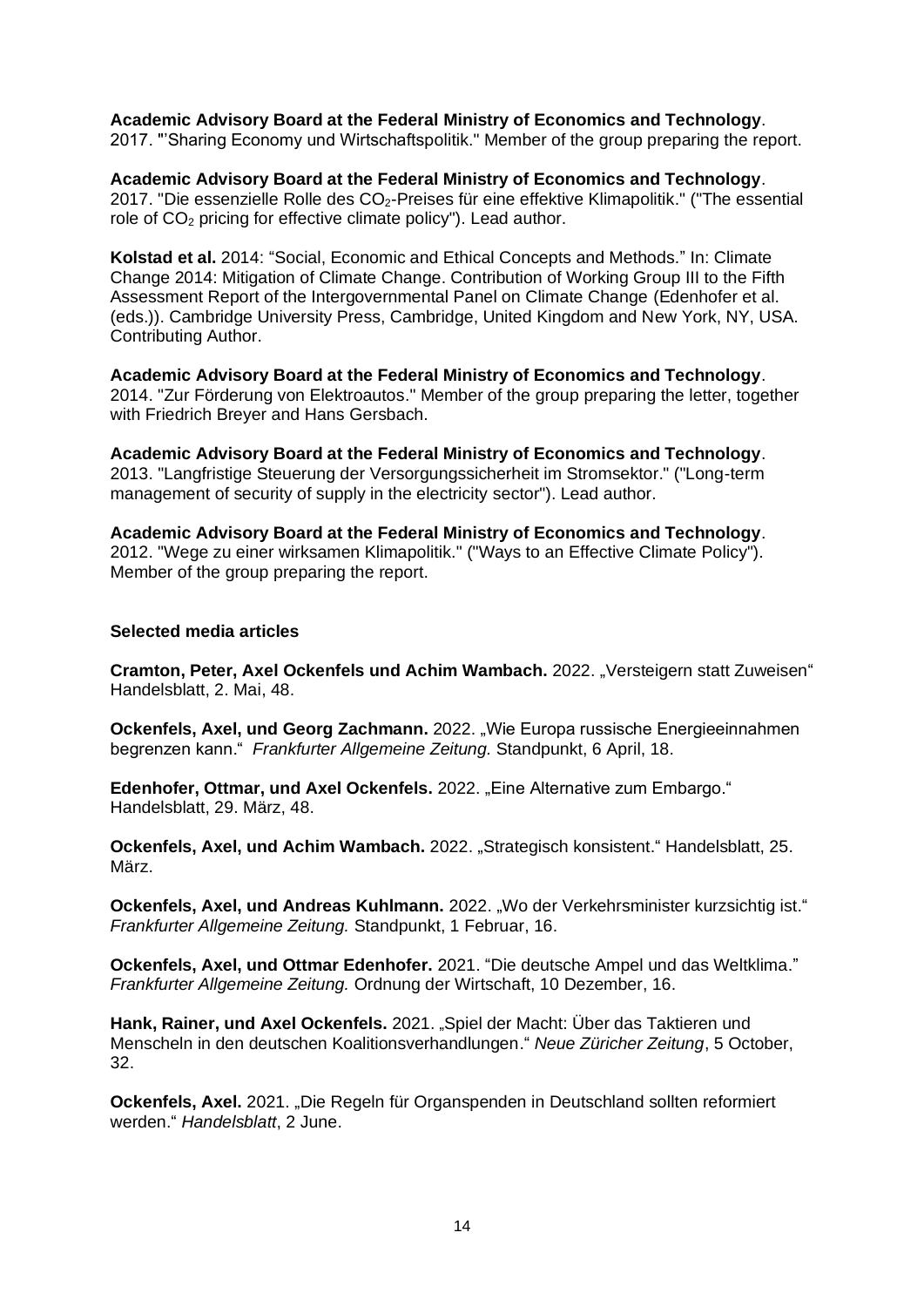**Ockenfels, Axel.** 2021. "Das Klima-Urteil des Bundesverfassungsgerichts ist gut gemeint." *Handelsblatt*, 3 May.

**Ockenfels, Axel.** 2021. "Die deutsche Politik lernt zu experimentieren." *Handelsblatt*, 23 April.

**Ockenfels, Axel.** 2021. "Ein Grenzausgleich, der sich selbst überflüssig macht." *Handelsblatt*, 26 March.

**Ockenfels, Axel.** 2021. "Wie Technologie und Bepreisung der Straßennutzung Staus eliminieren werden." Xing News.

**Ockenfels, Axel.** 2021. "Blackout als Warnsignal." *Handelsblatt*, 26 February, 10.

**Ockenfels, Axel.** 2021. "Für einen CO2-Mindestpreis." Handelsblatt, 4 February, 14.

**Bichler, Martin, Peter Cramton, Peter Gritzmann and Axel Ockenfels, 2021. It is time to** auction slots at congested airports." Vox (voxeu.org), 10 January, available at https://voxeu.org/article/it-time-auction-slots-congested-airports.

**Bichler, Martin, Peter Cramton, Peter Gritzmann and Axel Ockenfels.** 2020. "Wettbewerb um Flughafenslots." Frankfurter Allgemeine Zeitung, 21 December, 16.

**Ockenfels, Axel.** 2020. "Die schnelle Impfstoffentwicklung enthält Lehren für die Klimapolitik." *Handelsblatt*, 16 August, 8.

**Ockenfels, Axel.** 2020. "Größtes Kooperationsproblem der Menschheitsgeschichte. Was hilft und was nicht im Kampf gegen den Klimawandel?" *Forschung und Lehre*, 11/20.

**Ambuehl, Sandro, Axel Ockenfels and Alvin E. Roth.** 2020. "Is it acceptable to pay nothing or little to challenge trial participants?" Blog of the *Journal of Medical Ethics*, available at: https://blogs.bmj.com/medical-ethics/2020/10/30/is-it-acceptable-to-pay-nothingor-little-to-challenge-trial-participants/.

**Cramton, Peter, Axel Ockenfels, Alvin E. Roth and Robert B. Wilson.** 2020. "Markt in Not." *Süddeutsche Zeitung*, 24/25 July, 28.

**Peter Cramton and Axel Ockenfels**. 2020. "Marktdesign kann Leben retten." *Frankfurter Allgemeine Zeitung.* Der Volkswirt, 27 April, 16.

**Böttinger, Erwin, Axel Ockenfels and Achim Wambach.** 2020. "Digitale Wege aus der Coronakrise." *Frankfurter Allgemeine Zeitung.* Standpunkt, 15 April, 18.

**Ockenfels, Axel.** 2019. "Deutschland braucht die technologische Verkehrswende." Handelsblatt, 31 Juli.

**Ockenfels, Axel.** 2019. "Das größte Koordinationsproblem der Menschheitsgeschichte." Wirtschaftswoche, 28 Juni, 41.

**Ambuehl, Sandro, and Axel Ockenfels.** 2018. "Die Vorteile einer Entscheidungspflicht." *Frankfurter Allgemeine Zeitung.* Ordnung der Wirtschaft, 2 November, 16.

**Cramton, Peter, Axel Ockenfels and Steven Stoft.** 2018. "The Path to Climate Cooperation." Reuters, available at: http://news.trust.org/item/20180829094229-b1g4u/.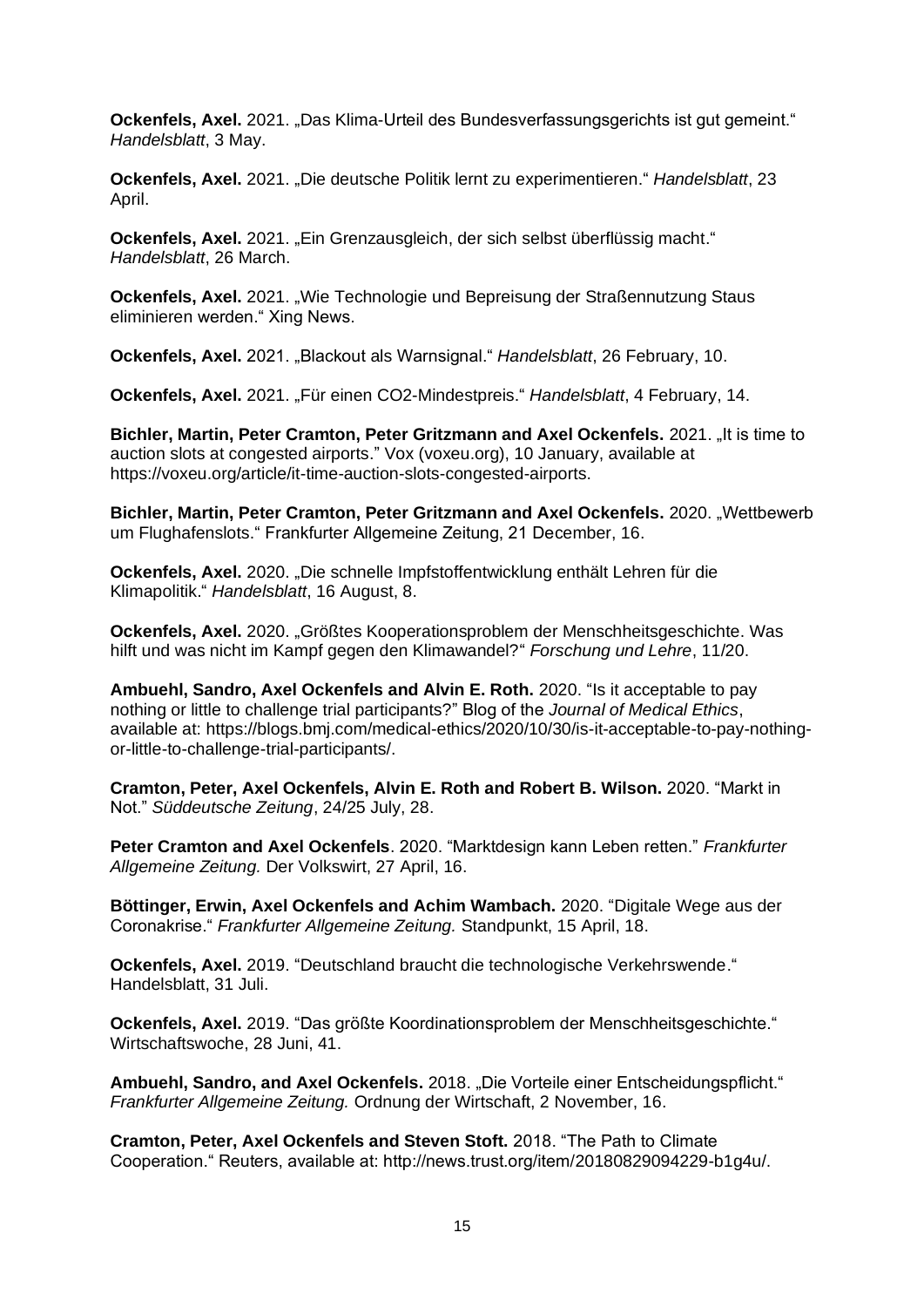**Ockenfels, Axel.** 2018. "Der Markt kann den Verkehr regeln – wenn wir ihn ermöglichen." Xing News.

**Ockenfels, Axel, and Christoph Schmidt.** 2018. "Bloß kein Alleingang." Forum, Süddeutsche Zeitung, 6 August, 18.

**Cramton, Peter, Richard Geddes, and Axel Ockenfels.** 2018. "Eine Welt ohne Staus ist möglich." Samstagsessay, Süddeutsche Zeitung, 10 February, 24.

**Edenhofer, Ottmar, and Axel Ockenfels.** 2017. "Der Preis des Kohlenstoffs." *Frankfurter Allgemeine Zeitung.* Ordnung der Wirtschaft, 17 November, 18.

**Hofmann, Wilhelm, and Axel Ockenfels.** 2017. "Nudge, nudge." *Die Welt am Sonntag.* 15 October, 34.

**Malmendier, Ulrike, and Axel Ockenfels**. 2016. "Mann, was bin ich großartig!" *Frankfurter Allgemeine Sonntagszeitung*, 18 December, 40.

**Moldovanu, Benny, and Axel Ockenfels**. 2016. "Reinhard Selten: A Pioneer of the Analysis of Rationality and Human Behavior", 14 September, available at: http://voxeu.org/article/ideas-reinhard-selten.

**Ockenfels, Axel**. 2016. "Der strenge Menschenversteher." *Frankfurter Allgemeine Sonntagszeitung*, 4 September, 24.

**Ockenfels, Axel, and Martin Schmalz**. 2016. "Die stille Gefahr für den Wettbewerb." *Frankfurter Allgemeine Zeitung*, 28 Juli, 18.

**Cramton, Peter, and Axel Ockenfels**. 2016. "Hohe Frequenz, geringe Effizienz." *Frankfurter Allgemeine Zeitung*, 18 April, 18.

**Ockenfels, Axel, and Thomas Gutmann.** 2016. "Nierentausch in Zeiten des Mangels." *Süddeutsche Zeitung*, 14 March, 18.

**Edenhofer, Ottmar, and Axel Ockenfels.** 2015. "Ein Ausweg aus der Klima-Sackgasse." *Frankfurter Allgemeine Zeitung.* Ordnung der Wirtschaft, 23 October, 16.

**Cramton, Peter, and Axel Ockenfels.** 2015. "Was Volkswagen jetzt tun sollte." *Die Welt am Sonntag.* 4 October, 32.

**Ockenfels, Axel, and Achim Wambach.** 2015. "(K)ein Strommarkt für die Energiewende." *Die Welt*. 24 August, 10.

**Ockenfels, Axel**. 2015. "Wie Du mir, so ich dir." DFG Forschung, 2, 10-13 (also published under the title "Tit for Tat" in German Research, 3, 12-15).

**Ockenfels, Axel**. 2015. "Spieltheorie für Anfänger." *Wirtschaftswoche.* 17 July, 59.

**Ockenfels, Axel.** 2008. "Geht in Deutschland das Licht aus?" *Frankfurter Allgemeine Zeitung.* August 16, 11.

**Ockenfels, Axel**. 2012. "So wird aus Wissenschaft Wirklichkeit." *Welt am Sonntag.* October 21, 43.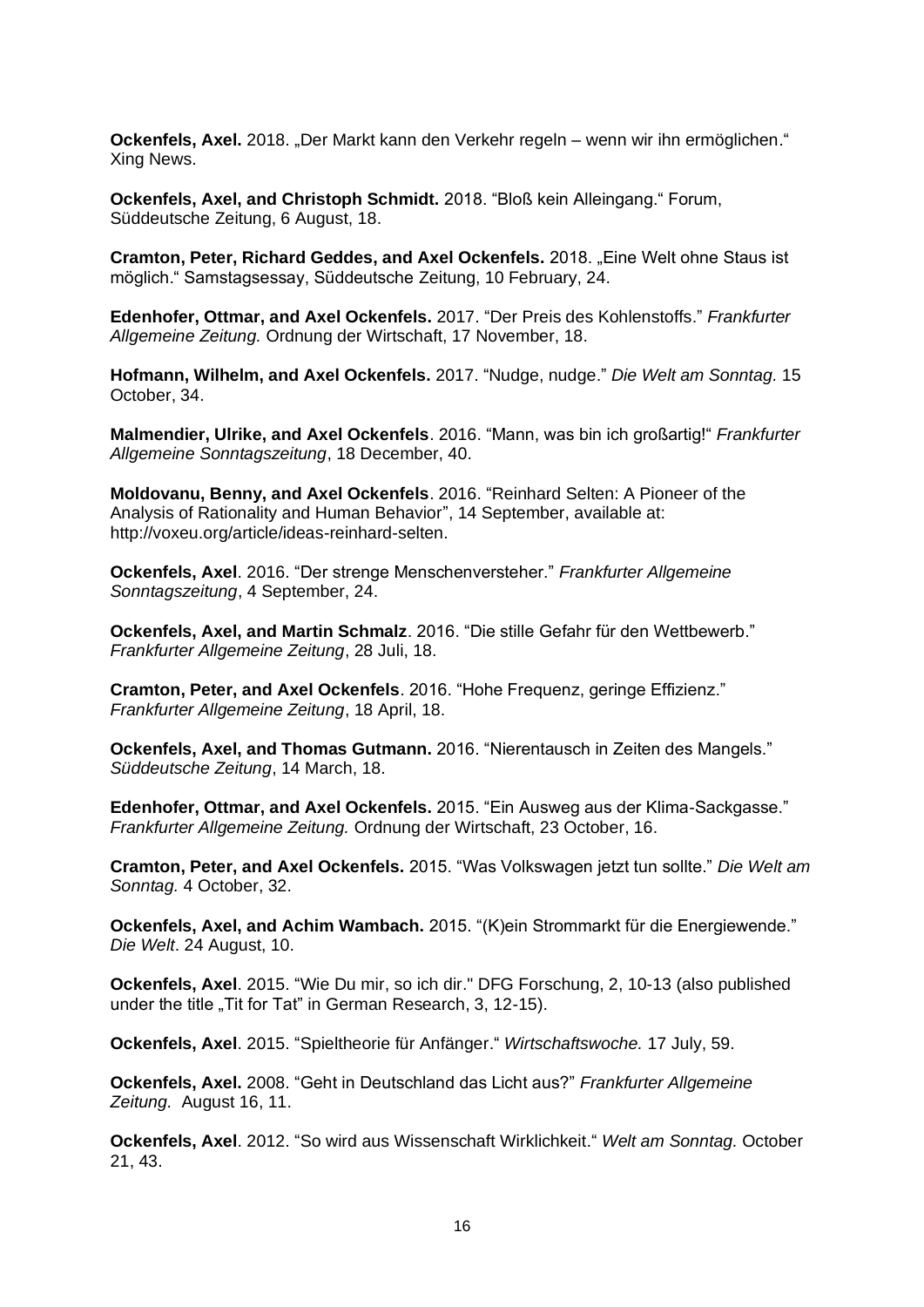**Ockenfels, Axel**. 2009. "Die Kunst des Marktdesigns." *Frankfurter Allgemeine Zeitung,* Die Ordnung der Wirtschaft, August 14, 10.

**Ockenfels, Axel**. 2005. "Konflikt und Kooperation." *Handelsblatt.* December 9, 6.

**Ockenfels, Axel.** 2001. "Die Kunst der Marktarchitektur." *Opensource,* 20.

#### **Selected media coverage and interviews since 2005**

**2005** Zocken im Dienste der Wissenschaft (Kölnische Rundschau), Der Ebay-Professor (Hamburger Abendblatt), Was die Markt-Welt im Innersten zusammenhält (Wirtschaftspsychologie aktuell), Marktdesign im Labor (Bundesbildungsministerium), Ausgezeichneter Forscherdrang (DB Mobil), Auf höchstem Niveau (Wirtschaftswoche), Fairness zahlt sich aus im Leben (FAS), Ebay auf dem Prüftstand (Kölnische Rundschau), Alle müssen so tun, als seien sie fair (Handelsblatt), Deutschlands beste Ökonomen (Handelsblatt), Die Kunden-Formel (Süddeutsche Zeitung), Es muss nicht immer Ebay sein (Stern), Der Musterschüler (Handelsblatt), Keynes' Erben (Die Zeit), Deutschlands bester Spieler (Rheinischer Merkur), Fairness aus Egoismus (Kölner Stadt-Anzeiger), Herr Ockenfels, warum ist es klug, fair zu sein (Technology Review), Der Shooting-Star der Spieltheorie (Trend), Der Experimentelle (Financial Times Deutschland), Steigende Preise sind kein Indiz für Marktmacht (FAZ), Dummheit schadet der Börse nicht (Financial Times Deutschland), Siegen auf die nette Tour (Focus), Wirtschaft im Wandel (Neue Westfälische Zeitung), Marktgesetz oder Manipulation (Energie spektrum), Konflikt und Kooperation (Handelsblatt), Was Sieger auszeichnet (karriere); **2006** Im Forscherhimmel (Rheinischer Merkur), The Economics of Trust (Business Journal Deutsche Börse Group), 100 % für die Forschung (Handelsblatt), Mit Kölns Studenten wolle alle tauschen (Bild am Sonntag), Prof. Ockenfels als jüngstes Mitglied in die Berlin-Brandenburgische Akademie der Wissenschaften gewählt (Kölner Universitäts-Journal), Der Daheimgebliebene: Axel Ockenfels (Welt am Sonntag), Im Lounge-Gespräch: Der Fairness-Forscher (Lufthansa exclusive), Stromverbraucher sind die Verlierer des Emissionshandels (FAZ), Die Regeln des Spiels verstehen (Harvard Business Manager), Was ist Spieltheorie (Harvard Business Manager), 100 Köpfe von morgen (Bild am Sonntag), Das Flüstern der Blackbox – Ökonomen blicken ins Gehirn (Handelsblatt), Ökonomie in der Mensa (Handelsblatt), Intuition und Realität (Energie & Markt), Ein Starökonom als Fußballexperte (Financial Times Deutschland), Wer bietet weniger (McK Wissen), Kölner Forscher an der Spitze (Kölner Stadt-Anzeiger), Winkelzüge für Profis (Spiegel); **2007** Deutsche Volkswirte – geehrte und gefragt (Bonner Generalanzeiger), Eins für dich, der Rest für mich (Gehirn&Geist), Sag mir, wie ich war (ebay-Magazin), Zum Ersten, zum Zweiten… (Frankfurter Allgemeine Sonntagszeitung), Der Homo oeconomicus ist eher der geborene Verlierer (Capital), Daten statt Dogmen (Handelsblatt), In letzter Sekunde (AKTIV), Der faire Kapitalist (P.M.), Is Greed Good? (Scientific American Mind), Wissenschaftler streiten über Königsweg (FAZ), Markt-Macher (Uni-Special), Deutschlands junge Elite (Capital), Zu Ende gedacht (Forschung & Lehre), Nobelpreis – Der nächste, bitte (Bild), Preis für die Designer (Die Zeit), Langfristige Versorgung gefährdet (Energie & Markt), Prof. Ockenfels muss simulieren (Express), Von den Nobelpreisen profitieren wir alle (Frankfurter Allgemeine Sonntagszeitung), Erlesener Kreis (Wirtschaftswoche), Ich handle, also spinn ich (ebay Magazin), Von Goethe erdacht, von Ebay genutzt: Zweitpreis-Auktionen (Frankfurter Allgemeine Zeitung); **2008** Am besten in die Mitte schießen (Frankfurter Allgemeine Sonntagszeitung), Die Gerüchteküche sorgt für Vertrauen (Süddeutsche Zeitung), Professor Ebay (Handelsblatt), Wie verlässlich ist die Preisbildung am Strom-Spotmarkt der EEX? (Energie & Handel), Rebell im Elfenbeinturm (Frankfurter Allgemeine Zeitung), Geht in Deutschland das Licht aus? (Frankfurter Allgemeine Zeitung), Demotivieren leicht gemacht (Handelsblatt)M **2009** Schönheitswettbewerb im Hörsaal (Handelsblatt), Radikaler Egoismus schadet (Rheinische Post), Geld ist gar nicht so wichtig (Welt am Sonntag), Wirtschaft als Experiment (FAZ), Minimalisten auf elf Metern (Spiegel online), Wenn Volkswirte Verbotenes tun (Handelsblatt), Die Kunst des Marktdesigns (Frankfurter Allgemeine Zeitung), Angst vor der Rache (Süddeutsche Zeitung), Angriff aus dem Nichts (Handelsblatt), Wer arbeitet effizienter: ….. (Handelsblatt); **2010** Spielregeln für Auktionen und Märkte (Wissen aus NRW), Wenn der Bonus unglücklich macht (Handelsblatt), Elfmeter – Neeskens-Effekt (N-TV.de), Wie viel Solidarität steckt im Menschen? (Die Zeit), Ohne Atomkraft wird der Strom teurer (Frankfurter Allgemeine Zeitung), Photovoltaik stellt die Systemfrage (PHOTON), Einsame Spitze, 80 Geb. Reinhard Selten (Handelsblatt), Die Vermessung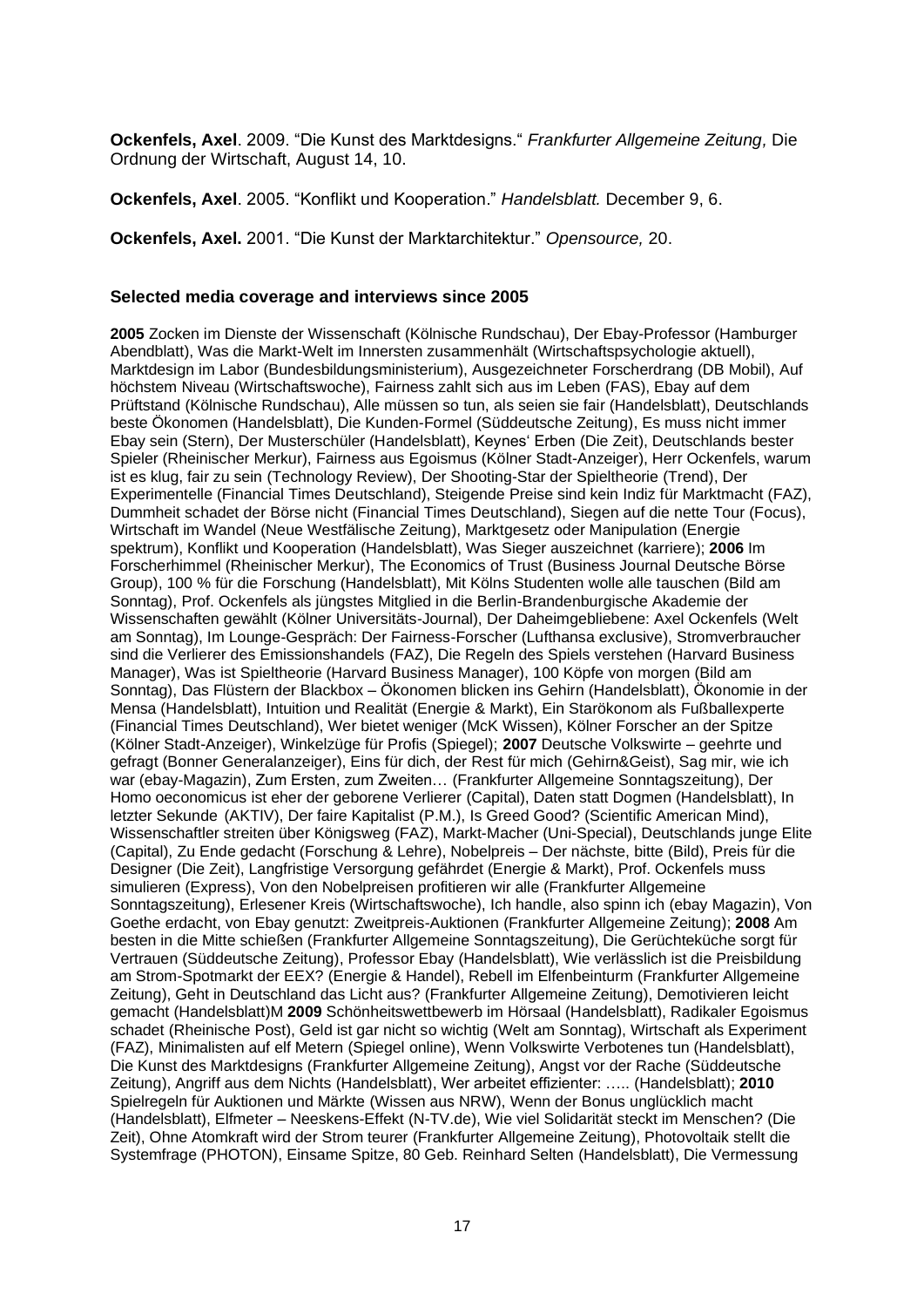der Entscheidung (Kölner Universitätszeitung), Die Ökonomie des Vertrauens (Business Journal Deutsche Börse Group); **2011** Egoismus muss nicht schlecht sein (Die Zeit), Die Wirtschaftswissenschaft nach der Wirtschaftskrise (WPg), Experimente mit der Versorgungssicherheit (Energiewirtschaftliche Tagesfragen), Konkurrenzfähig auf allen Gebieten / Die besten Volkswirte (Handelsblatt), Der Pionier (Wirtschaftswoche), Verhandlungs-Tipps vom Nobelpreisträger (Wirtschaftswoche); **2012** So wird der Klingelbeutel prall (Frankfurter Allgemeine Sonntagszeitung), Drei, zwei, eins – Tor! (Die Zeit), Einstürzende Altbauten (Die Zeit), Nur gemeinsam kann man die Welt retten (Newsticker Wirtschaftswoche), Gesetzes- und Tabubrecher (Wiener Zeitung), Ausgestupst (Welt am Sonntag), Roth war nie im Elfenbeinturm (Handelsblatt), Abschied von der Weltformel (Frankfurter Allgemeine Zeitung), Ökonomen im Gespräch (FAZ-Community), Bloß keine Transparenz (Frankfurter Allgemeine Sonntagszeitung), Rebell und Senkrechtstarter (Kölner Stadt Anzeiger); **2013** Wie die Spieltheorie bei Entscheidungen hilft (Wirtschaftswoche), Machtverzicht zahlt sich aus (Frankfurter Allgemeine Sonntagszeitung), Ökonomische Ingenieurskunst (Frankfurter Allgemeine Zeitung), Differenzen über Umweltbeirat (Frankfurter Allgemeine Zeitung), Ausbruch aus dem Elfenbeinturm (Karlsruher Transfer), Eine Wunderformel für das Klima (Frankfurter Allgemeine Sonntagszeitung), Her mit den Mäusen (Frankfurter Allgemeine Zeitung), Suche nach Stabilität (Handelsblatt), Deutschlands einflussreichste Ökonomen (Frankfurter Allgemeine Zeitung), Entsetzen über geplante Reform (Frankfurter Allgemeine Zeitung), Schwarz-Rot riskiert unsere Energieversorgung (Die Welt), Kritik an den Plänen für Kraftwerks-Reserve (Die Welt), Ökonomen helfen SPD im Stromstreit mit der Union (Frankfurter Allgemeine Zeitung), Staatsknete für alle (Frankfurter Allgemeine Zeitung), Gruppenverhalten (Wissenschaft aktuell), Der Spieler (Frankfurter Allgemeine Sonntagszeitung), Hier ist das beste Weihnachtsgeschenk (Focus Money online), Schenken bringt nichts (Zeit online), Der Vollblutwissenschaftler (Harvard Business Manager); **2014** Die Vermessung der Wirtschaft (Kölner Universitätszeitung), Wie Odysseus am Mast (Die Zeit Campus), Der Preis muss stimmen (Handelsblatt), Die Spieltheorie macht die Internetwelt besser (Frankfurter Allgemeine Zeitung), Auf diese Ökonomen hört das Land / Ranking (Frankfurter Allgemeine Zeitung), Viele weiße Flecken (Wirtschaftswoche), Nur noch kurz die Welt retten (Kölner Universitätszeitung), Einer der drei Top-Ökonomen in Deutschland (IHKplus), Nur gemeinsam kann man die Welt retten (Handelsblatt online), Alchemie im Kanzleramt (Spiegel); **2015** Vielversprechendes Experiment / Der Ökonom und das Nudging (Die Welt), Mehr Geld motiviert nicht immer (Kölner Stadt Anzeiger), Spieltheorie für Anfänger (Wirtschaftswoche), Lohnabrechnung (Süddeutsche), (K)ein Strommarkt für die Energiewende (Die Welt), Die Mauer muss weg (Süddeutsche Zeitung), Neugier (SZ Beilage), Ökonomen sehen Klimagipfel in Paris zum Scheitern verurteilt (FAZ), Scheitern mit Ansage (Süddeutsche Zeitung), Ein Ausweg aus der Klima-Sackgasse (FAZ), Es kann nicht jedes Land walten, wie es will (Wirtschaftswoche), Großer Deal mit kleiner Wirkung (Wirtschaftswoche), Scheitern mit Ansage (Handelsblatt), "Wir setzen auf positive Anreize" (Handelsblatt), Forscher-Frust vor dem Weltklimagipfel (FAZ), Scharfe Kritik am Klimavertrag von Paris (FAZ), Eigennutz muss kanalisiert werden (Wirtschaftswoche), Der Mann, der Deutschlands Sicht auf den Grexit dominiert (Manager Magazin); **2016** Nierentausch in Zeiten des Mangels (SZ); Hohe Frequenz, niedrige Effizienz (FAZ); Einflussreiche Wissenschaftler kritisieren geplante E-Auto-Prämie (SZ); Die stille Gefahr für den Wettbewerb (FAZ); Der strenge Menschenversteher (FAS); Reinhard Selten (FAZ); Abgang eines großen Denkers (Wirtschaftswoche); Spieltheoretiker Reinhard Selten gestorben (Tagesspiegel); Die Welt als Spiel (Handelsblatt); Deutschlands einflussreichste Ökonomen (FAZ); Wie mache ich den perfekten Deal (Die Zeit); Die unbekannten Billionäre (Schweizer Tagesanzeiger); Der unheimliche Gigant (Welt am Sonntag); Die Strategie des ständigen Meckerns (Wirtschaftswoche); Moralische Heuchler (Harvard Business Review); Anbieter machen ihre Preise selbst kaputt (FAZ); VWL 4.0: Wie Wissenschaft und Techunternehmen voneinander lernen (Wirtschaftswoche); Mann, was bin ich großartig (FAS); **2017** Das Dilemma der mächtigen Vermögensverwalter (Wirtschaftswoche); Weltklimavertrag nur Flickwerk (FAZ); Wer zahlt, wenn keiner hinschaut (SZ); Axel Ockenfels soll Klima-Deals gewinnen helfen (RP Online); Hendricks beruft Kölner Forscher in Klima-Beirat (Kölner Stadtanzeiger); Wie mächtig ist das große Geld (FAS); Was Forscher jetzt über Donald Trump sagen (Die Welt); Weich kochen gehört dazu (WamS), Nudge, nudge (WamS); **2018** Eine Welt ohne Staus ist möglich (Süddeutsche Zeitung), Kostenloser Nahverkehr verbessert die Luftqualität nicht (FAZ), Jak omezit emise: řidiči mají platit za použití silnice ve špičce (Euro), Der Markt kann den Verkehr regeln – wenn wir ihn ermöglichen (XING News), Is Your E-ZPass the Key to Congestion Pricing? (New York Times), Der Spieler (Focus), Angela Merkel sucht Berater für den Handelskrieg (Wirtschaftswoche), Game theory predicts trade wars, economists warn (Handelsblatt Global), So verstehen Sie Donald Trump (Süddeutsche Zeitung), Verkehrssteuerung im 21. Jahrhundert (FAZ), Variable Maut reduziert Staus (Kölner Stadtanzeiger),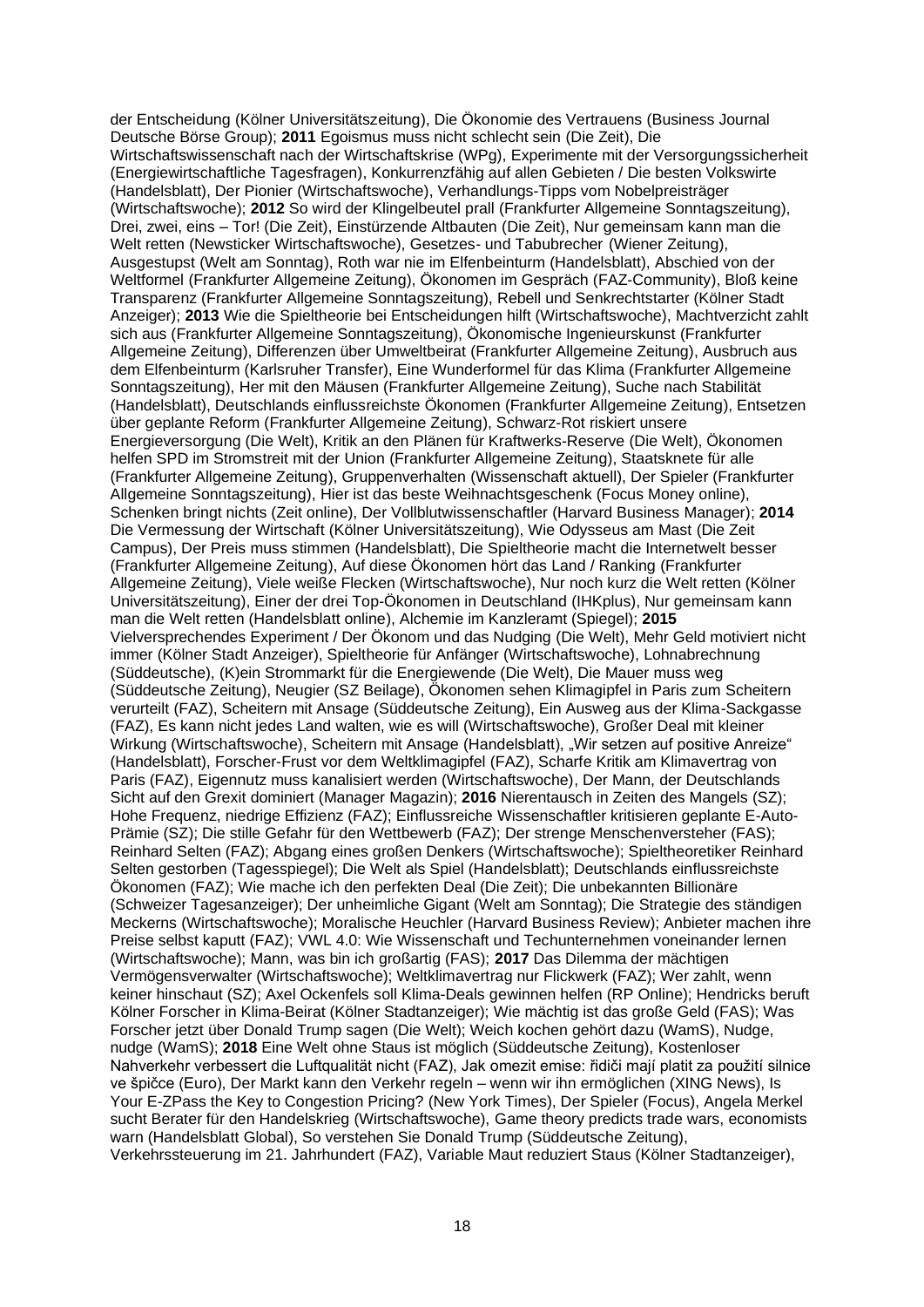Zukunft der Verkehrssteuerung (WDR Radio), Bloß kein Alleingang (Süddeutsche Zeitung), Bezahlsystem gegen Staus (Westdeutsche Zeitung), Es gibt zu viele Autos in der Stadt (Kölner Stadtanzeiger), Gebühren sollen Staus verhindern (Kölnische Rundschau), Der nackte Kaiser (Süddeutsche Zeitung), The path to climate cooperation (Reuters), Scientists present concept fort he elimination of traffic jams (TechXplore), Dynamic toll for road use may reduce traffic jams (Deccan Herald), Economists say dynamic tolls could ease traffic problems (UPI), Ésta es la receta científica para evitar los atascos de una vez por todas (El Espanol), Dynamiczne opłaty remedium na korki drogowe? (Kopalnia Wiedzy), 미중 무역전쟁 한달...'죄수의 딜레마'에 갇힌 트럼프와 출처 (Chosun), Deutschlands einflussreichste Ökonomen (FAZ), Professoren warnen vor zu viel Angst (Badische Zeitung), Verkehrssteuerung der Zukunft (Forschung & Lehre), "Erst morgen will man ein besserer Mensch sein" (Treffpunkt Magazin der Sparkasse), Die digitale Realität schert sich nicht um alte Lehrbuchweisheiten (Wirtschaftswoche), Ist Jens Spahn ein Populist (Frankfurter Allgemeine Sonntagszeitung), Dynamische Gebühr für Straßennutzung soll Staus vermeiden - Forscher legen Modell vor (RTF1), Chaos in Deutschland (FAZ), Es gibt nur eine Lösung für den globalen Klima-Egoismus (Die Welt), Wie die Erde noch zu retten ist (Spiegel Online), Verkehrskollaps (Frankfurter Allgemeine Sonntagszeitung); **2019** Wie London für bessere Luft sorgen will (FAZ), Märkte verstehen, Märkte gestalten, Märkte zähmen (Kölner Universitätszeitung), Die Vorteile einer Entscheidungspflicht (FAZ). Tauschen wir die Nieren? (Frankfurter Allgemeine Sonntagszeitung), Mehr Lebendspenden von Organen sollen Wartezeiten verkürzen (FinanzNachrichten), Ausweitung der Lebendspende umstritten (Ärzteblatt), Bonner Exzellenzforschung hat Marktversagen im Fokus (Bonner General-Anzeiger), DFG Leibniz Lecture mit Axel Ockenfels (DFG Magazin), Reform der Organspendenpraxis in Krankenhäusern begrüßt (Deutscher Bundestag), Lebendspende im Fokus (Ärzteblatt), Ciao Stau (Frankfurter Allgemeine Sonntagszeitung), London führt hohe Abgas-Maut ein (FAZ), Haben Menschen von Natur aus ein Gefühl für Fairness? (Telepolis), Altmaier-Berater fordern eine Maut für deutsche Innenstädte (Handelsblatt), Forscher fordern Citymaut statt Fahrverboten (Süddeutsche Zeitung), FDP und Grüne offen für City-Maut / Mehrheit der Bundesbürger dagegen (Focus), Wirtschaftswachstum: Japans Scheinblüte (Handelsblatt), Ökonomen für klimapolitischen Kursschwenk (FAZ), Das größte Koordinationsproblem der Menschheitsgeschichte (Wirtschaftswoche), Deutschland braucht die technologische Verkehrswende (Handelsblatt), Handbuch für Reallabore (BMWi), Ein Preisschild für 196 Staaten (Wirtschaftswoche), Digitalunternehmer fordern CO2-Steuer (Tagesspiegel), Deutschland gilt beim Klimaschutz als Negativbeispiel (Wirtschaftswoche), Die wichtigste Herausforderung ist die internationale Koordination (FAZ), Deutschlands einflussreichste Ökonomen (FAZ); Warum CO2 einen Preis braucht (Im Wandel – Der Klimapodcast); **2020** So geht vernünftige Klimapolitik (FAZ), Was wir über den Klimawandel sicher wissen (Kölner Stadtanzeiger), Moralappelle bringen nichts (FAZ), Und jetzt alle zusammen (Süddeutsche Zeitung), Koalition der Willigen (Kölner Universitätszeitung), Einheitlicher CO2-Preis in Europa? (bizz energy), Preis könnte Leitinstrument im globalen Klimaschutz werden (Solarify), Klimapaket der Bundesregierung bringt globalen Klimaschutz voran (Zeitung für kommunale Wirtschaft), Digitale Wege aus der Coronakrise (FAZ), Ausreichend viele Nutzer müssen bei Corona-Apps mitmachen (Welt), Die Klimaretterin (FAS), Marktdesign kann Leben retten (FAZ), Eine Strategie gegen das Horten (Wirtschaftswoche), Ein Modell gegen Mangelwirtschaft und Preistreiberei (Wiwo Online), Markt in Not (Süddeutsche Zeitung), Steuern sind besser als Zertifikate (FAZ), Der Staat muss steuernd eingreifen (Handelsblatt), Gemeinwohl (Süddeutsche Zeitung), Das Beste im Menschen wecken (Berner Oberländer), 20 Lesetipps von deutschen Ökonomen (Wirtschaftswoche), So haben sich Paul Milgrom und Robert Wilson den Wirtschaftsnobelpreis verdient (Handelsblatt), Ihre Forschung hilft der ganzen Welt (FAZ), Versteigern, aber richtig (Süddeutsche Zeitung), Die Ingenieure der Märkte (Welt), Wie zwei US-Ökonomen die moderne Auktion erfanden (Capital), Die neueste Forschung des Nobelpreisträgers (Wirtschaftswoche), Warum auch der Steuerzahler vom diesjährigen Wirtschaftsnobelpreis profitiert (Wirtschaftswoche), Nicht an Höchstbieter versteigern (Kölner Stadtanzeiger), Nobelpreis für Auktionsforscher (Handelsblatt), Ökonomische Ingenieure (Handelsblatt), Drei, zwei, eins – Nobelpreis (Mitteldeutsches Journal), Menschliches Experiment gegen Geld (FAZ), Zum Ersten, zum Zweiten, Nobelpreis (Ja. Nein. Vielleicht. ntv Podcast), Mit Coronomics gegen das Virus (Wirtschaftswoche), Lehren für die Klimapolitik (Handelsblatt), Wir brauchen eine Gefahrenzulage für Testpersonen (Wirtschaftswoche Online), 3 Fragen an (Schlaglichter der Wirtschaftspolitik, BMWi), Wettbewerb um Flughafenslots (FAZ), Das Klima und das Geld (Frankfurter Allgemeine Sonntagszeitung); **2021** It is time to auction slots at congested airports (Vox), Für einen CO2 Mindestpreis (Handelsblatt), Blackout als Warnsignal (Handelsblatt), Warum Impfstoffe horten viele Menschenleben kostet (FAZ), Wie Technologie und Bepreisung der Straßennutzung Staus eliminieren (Xing News), Ein Zoll soll klimaschädliche Importe verteuern